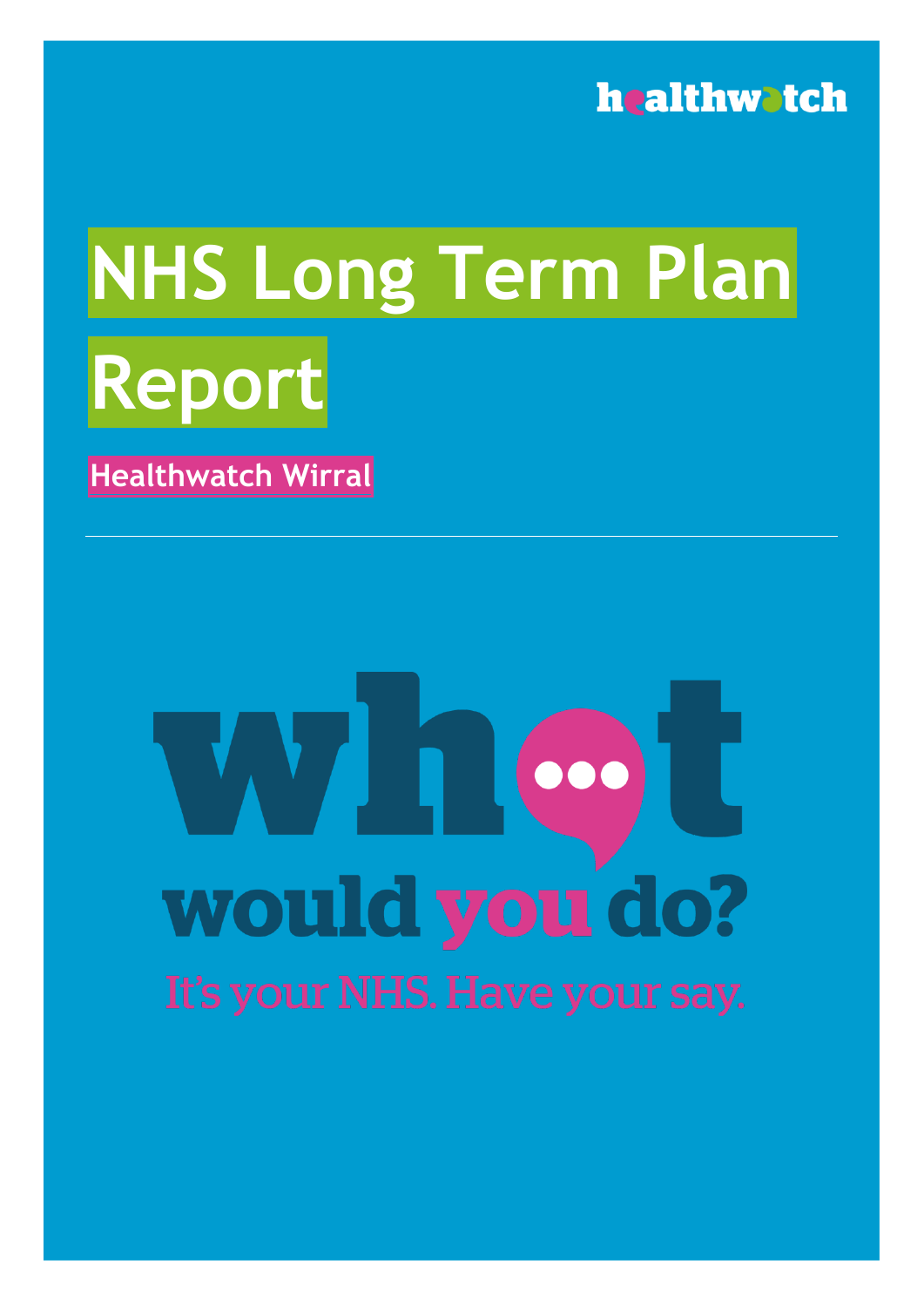# **Wirral**

Wirral is a borough of contrasts, both in its physical characteristics and demographics. Rural areas and urban and industrialised areas sit side by side in a compact peninsula of just 60 square miles and 24 miles of coastline.

The most recent population figures for Wirral show the population was 322,796 in 2017, making it one of the largest metropolitan boroughs in England.

Demographically, Wirral differs slightly to England, as it has a lower proportion of younger adults in their 20s and 30s and a higher proportion of older people.

In addition, life expectancy varies by around 10 years between wards in the East and West of Wirral, reflecting the large inequalities which are apparent in the Borough.

Wirral is one of the 20% most deprived boroughs in England and about a quarter of children live in low income families. Poorer health outcomes are present in these areas, with people more likely to smoke, have lower levels of physical activity and poor diets. This leads to lower life expectancy for both men and women, being lower than the national average in England.

Wirral also has an older population when compared to the national average, especially those over 65 – with one in three living alone. Local priorities in Wirral include a healthy older age, a positive start in life and keeping people well by reducing alcohol and tobacco use and lowering blood pressure.

Wirral does however, perform well compared to other, demographically similar areas on a range of factors such as homelessness and educational attainment. The percentage of children classed as being ready for school and attainment at GCSE are above average – and these are both hugely important for the future prosperity of Wirral residents, given that education is an established route out of poverty.<sup>1</sup>

On the Wirral we received 320 survey responses, consisting of 257 general surveys and 63 specific condition surveys. There were also 24 attendees across two specific focus group events.

 $\overline{a}$ 

<sup>1</sup> Source: *<https://www.wirralintelligenceservice.org/this-is-wirral/wirral-population/> <https://www.cheshireandmerseysidepartnership.co.uk/your-area/wirral>*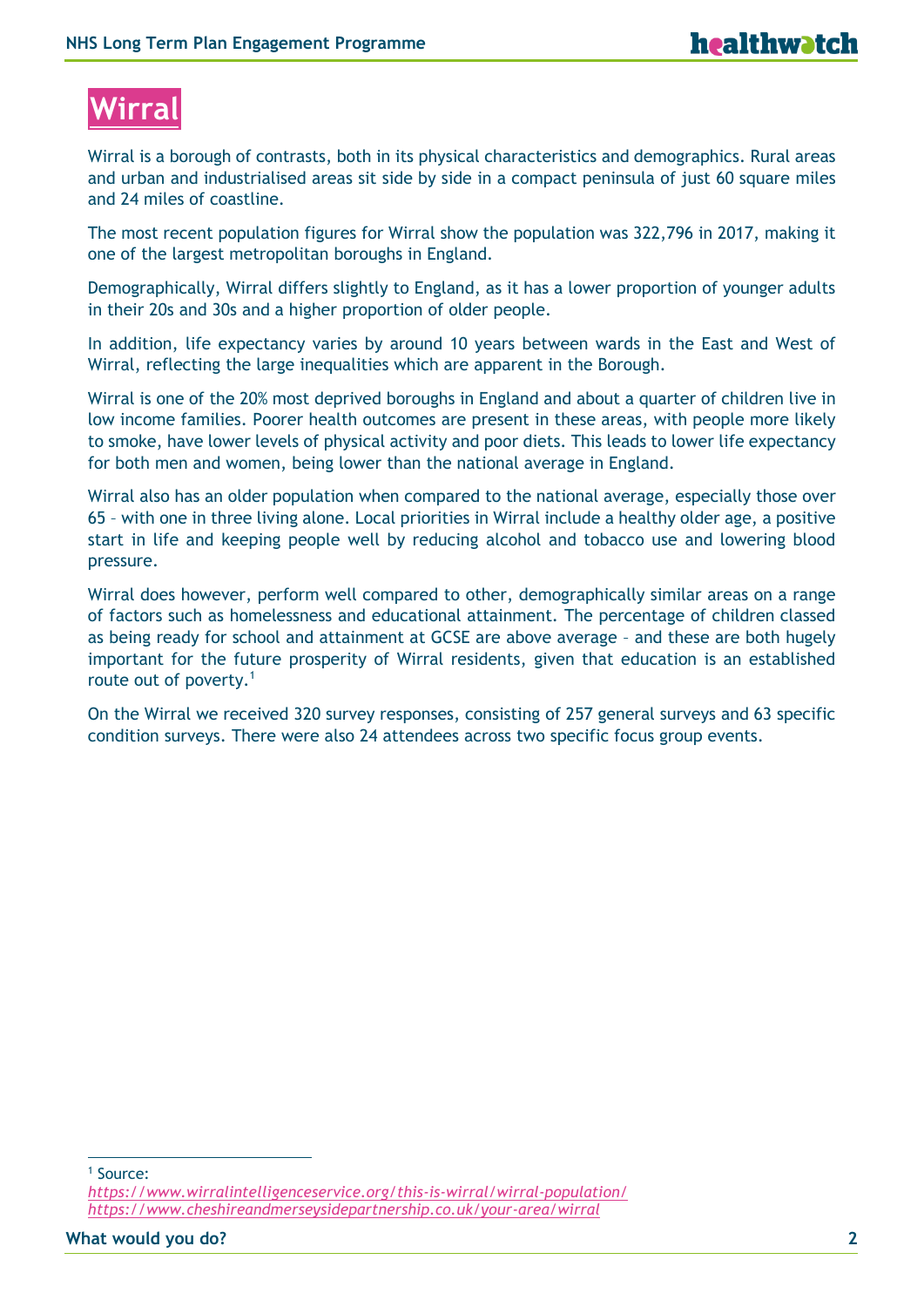# healthwotch

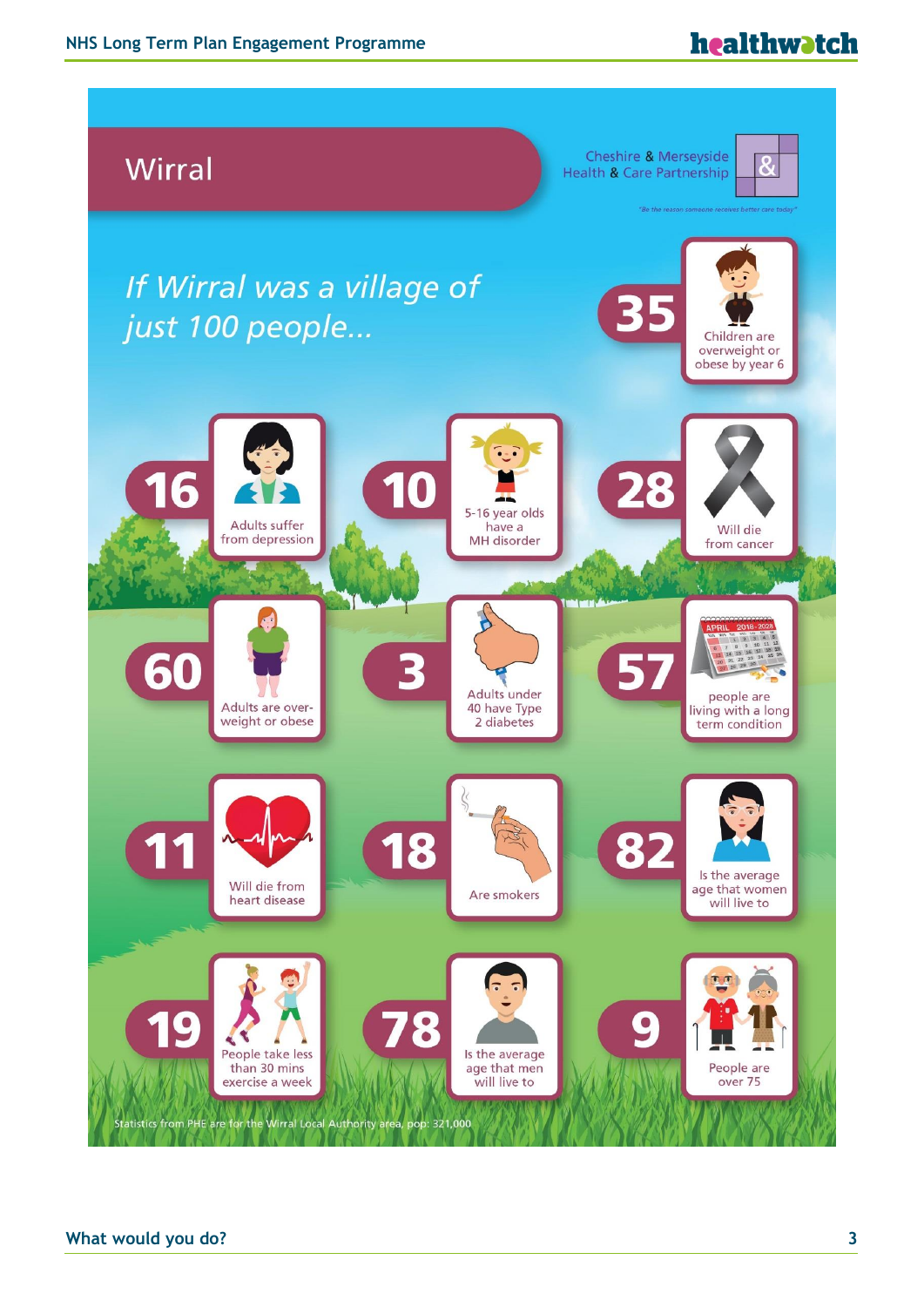# **Summary of Findings:**

# What matters most to people on the Wirral?

- When asked to consider what is most important to people to help them to lead a healthy life, **having access to the help and treatment needed** when it is wanted was deemed to be most important by people responding to the survey.
- Additionally, when asked to think of one thing that would help them to lead a healthy life, respondents primarily focused on factors relating to **health information and education**, access to health and wellbeing activity, access to community and transport support, and timely services to healthcare.
- We asked people to tell us about what they feel is important to keep independence and stay healthy in later life. **Being able to stay in their own home for as long as possible** was by far the most important factor.
- We also asked respondents to think about one more thing that would help to retain their independence and live healthily for as long as possible. Primarily factors focused upon **community and home support**, loneliness, communication and accessibility.
- When asked about managing and choosing support and treatment, respondents told us that **choosing the right treatment being a joint decision** between them and the relevant health and care professional is most important to them.
- We also asked respondents to tell us one more thing that would help them to manage and choose how the NHS supports them. Emerging themes included community care and support, finance, resources and investment, appointments and **use of technology**.
- People in the Wirral told us that **being able to talk to their doctor or other health professional** and having absolute confidence that **their personal data is managed well** and kept secure, were both the most important factors when interacting with the NHS.
- When asked to consider what respondents felt was most important when interacting with the NHS, people said that the most highly rated factor was being able to talk to the doctor or other health care professionals wherever they were.
- Respondents were then asked to think about one more thing that needs to change to help them to successfully manage health and care. These answers have been categorised under emerging themes, which included factors relating to technology, **communication and support**, GP appointments and information and self-help provision. People commented on the need for individual support for those in need to give reassurance to other family members and get more home care support.
- People with Cancer told us they were **positive about the quality of assessment, treatment and support**, as well as the time they had to wait at each stage. Although ability to access ongoing support provided a mixed response.
- People with multiple long-term conditions generally felt this made it harder to access support.
- Those with specific conditions felt that **communications could be improved**.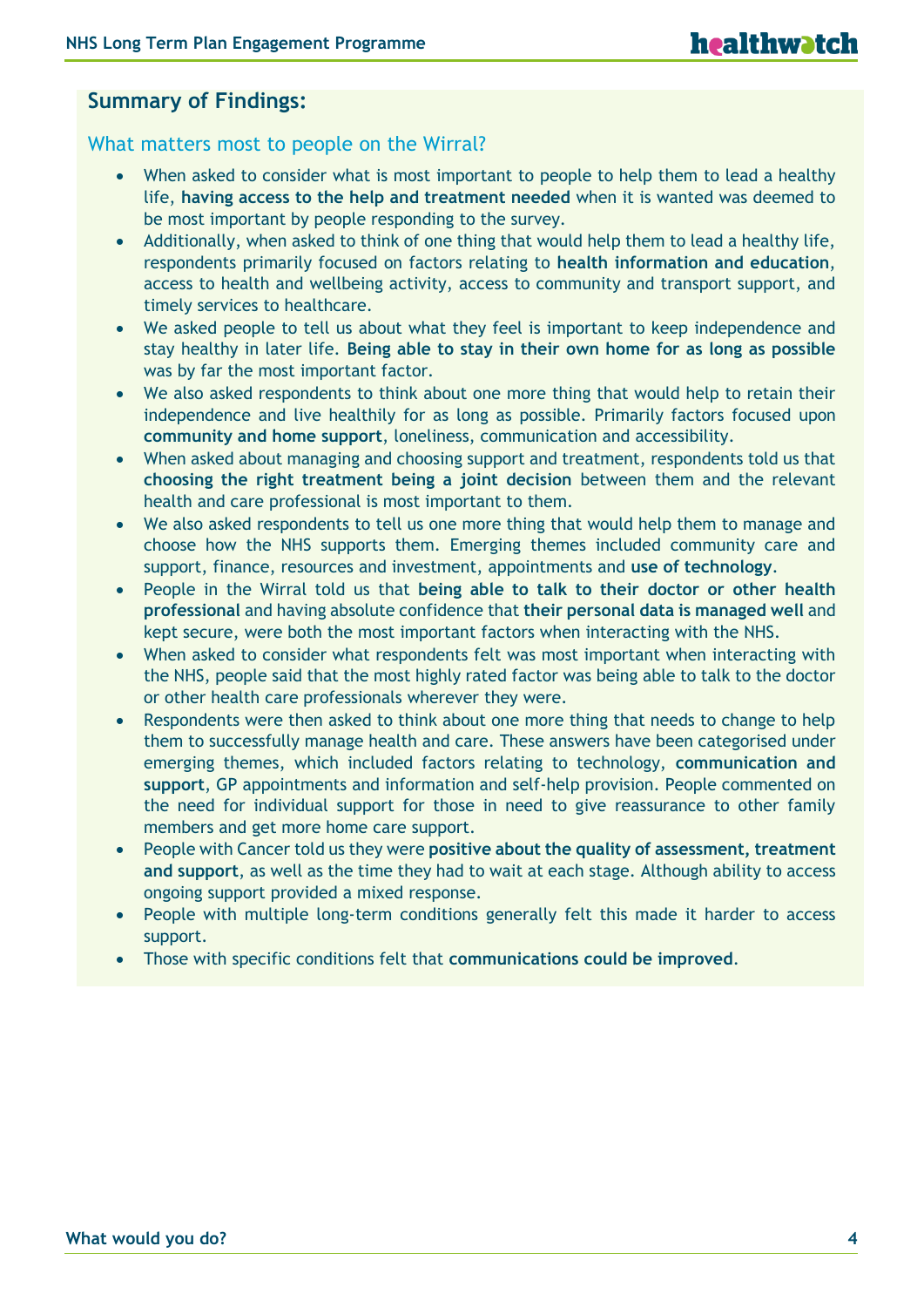# **Survey results**

The following sections now break down the results of the 320 responses across Wirral to the surveys designed by Healthwatch England. The first sections use the 257 responses to the general 'People's general experiences of health and care services' survey, before breaking down the 63 survey responses from people discussing support for specific conditions.

In the responses to the general surveys, people were asked questions around:

- Living a healthy life
- Keeping independence and staying healthy in later life
- Managing and choosing support and treatment
- Interacting and engaging with the NHS.

For each of these, people were asked to choose which of a number of options was most important to them. Following this, people were asked to rate each of the options on a scale of 'very important' to 'not important at all'. Therefore, more than one option could be considered 'very important'. Finally, respondents were then asked to elaborate on what works well and what could be improved in these areas.

# **What is important to people about health and care**

# **services**

# **Living a healthy life**

When considering how to live a healthy life, **Chart 1** shows that having access to the help and treatment needed when it is wanted was deemed to be most important by people responding to the survey. 250people responded to this question.



**Chart 1: What is most important to you to help you to lead a healthy life?**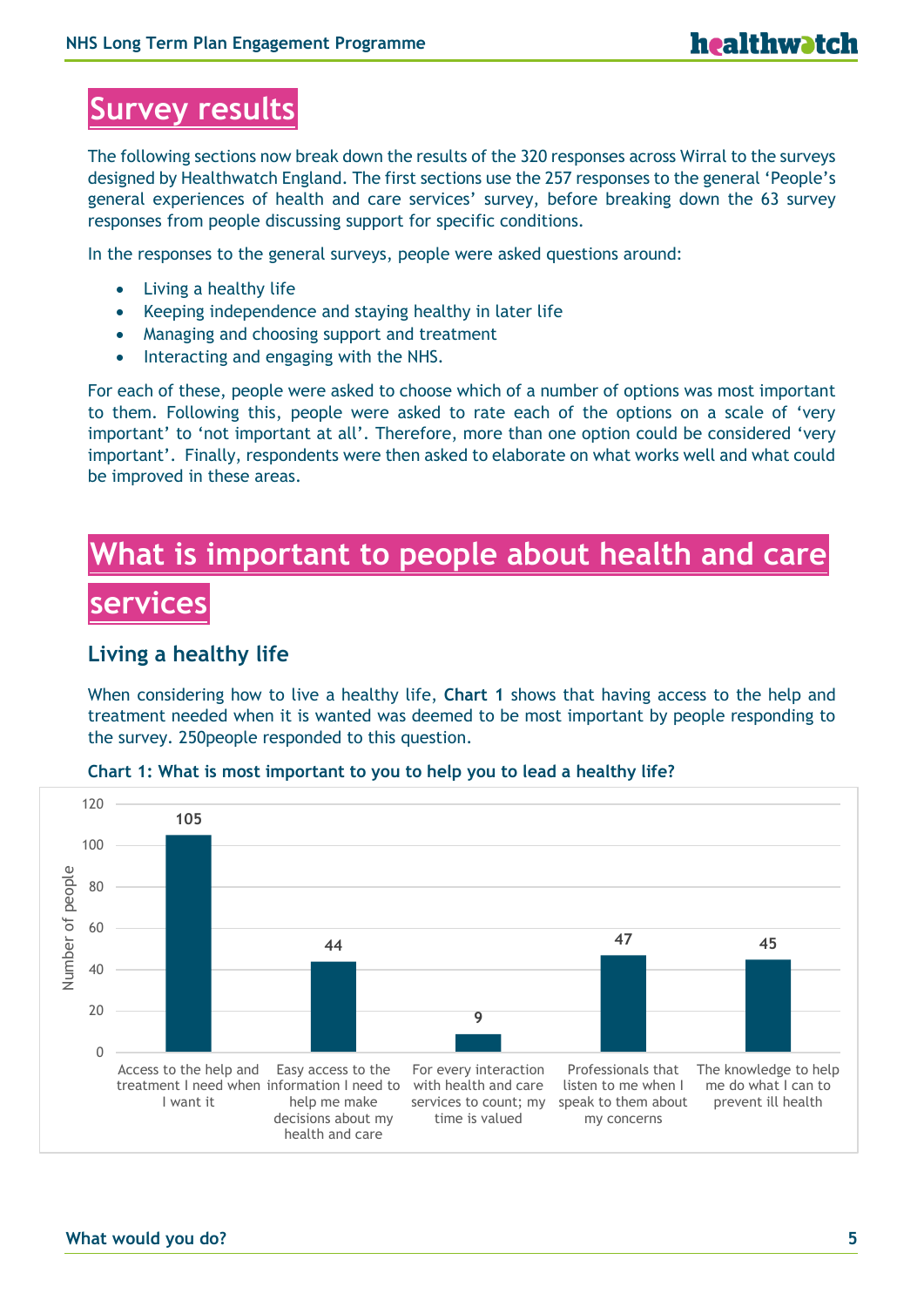However, when asked to rate on a scale of very important to not important at all, all other options were considered either very important or important as **Table 1** below shows. Up to 247 people responded to this question, though not everyone responded to each option:

|      | Table 1: Rate how important the following things are to you when it comes to living a healthy |  |  |  |  |
|------|-----------------------------------------------------------------------------------------------|--|--|--|--|
| life |                                                                                               |  |  |  |  |

|                                                                                                | <b>Very</b><br>important | <b>Important</b> | <b>Neutral</b> | <b>Not</b><br><i>important</i> | <b>Not</b><br>important<br>at all |
|------------------------------------------------------------------------------------------------|--------------------------|------------------|----------------|--------------------------------|-----------------------------------|
| Access to the help and<br>treatment I need when I want it                                      | 186                      | 53               | $\overline{3}$ | $\overline{0}$                 | 1                                 |
| Professionals that listen to me<br>when I speak to them about my<br>concerns                   | 169                      | 64               | 6              | $\overline{0}$                 | 1                                 |
| Having the knowledge to help<br>me do what I can to prevent ill<br>health                      | 148                      | 79               | 16             | 3                              | 1                                 |
| Easy access to the information I<br>need to help me make decisions<br>about my health and care | 145                      | 80               | 11             | $\overline{2}$                 | $\overline{2}$                    |
| For every interaction with<br>health and care services to<br>count; my time is valued          | 123                      | 82               | 22             | 5                              | $\overline{\mathbf{z}}$           |

We also asked respondents to think about one more thing that would help them to lead a healthy life. This was a free text question, so, answers were collated into themes and summarised below:

Many respondents repeatedly asked for more affordable healthier food options, with meal plan education and information. They also thought that free access to physical exercise activities and facilities was a need for communities. Timely appointments and support were also mentioned. The comments included:

# **Health information and education**

Respondents highlighted a good use of radio to inform people on health advice and education, whilst others mentioned the need for more education on healthy meal plans.

- *"Health advice on radio stations is very good - especially for people travelling long distances."*
- *"More education on how to cook healthy meals on a budget - particularly through high school."*

# **Accessibility to health and wellbeing activity**

People mentioned the need for more access to healthier and affordable activities in their local areas. People commented on the following:

- *"Better access to facilities that could help me improve my life such as cheaper access to gyms or lifestyle classes."*
- *"Free exercise classes and gym, especially to the community over 50 years old."*
- *"Programs to help and encourage people to exercise and to eat healthily."*
- *"Have local NHS sponsored keep fit/exercise facilities."*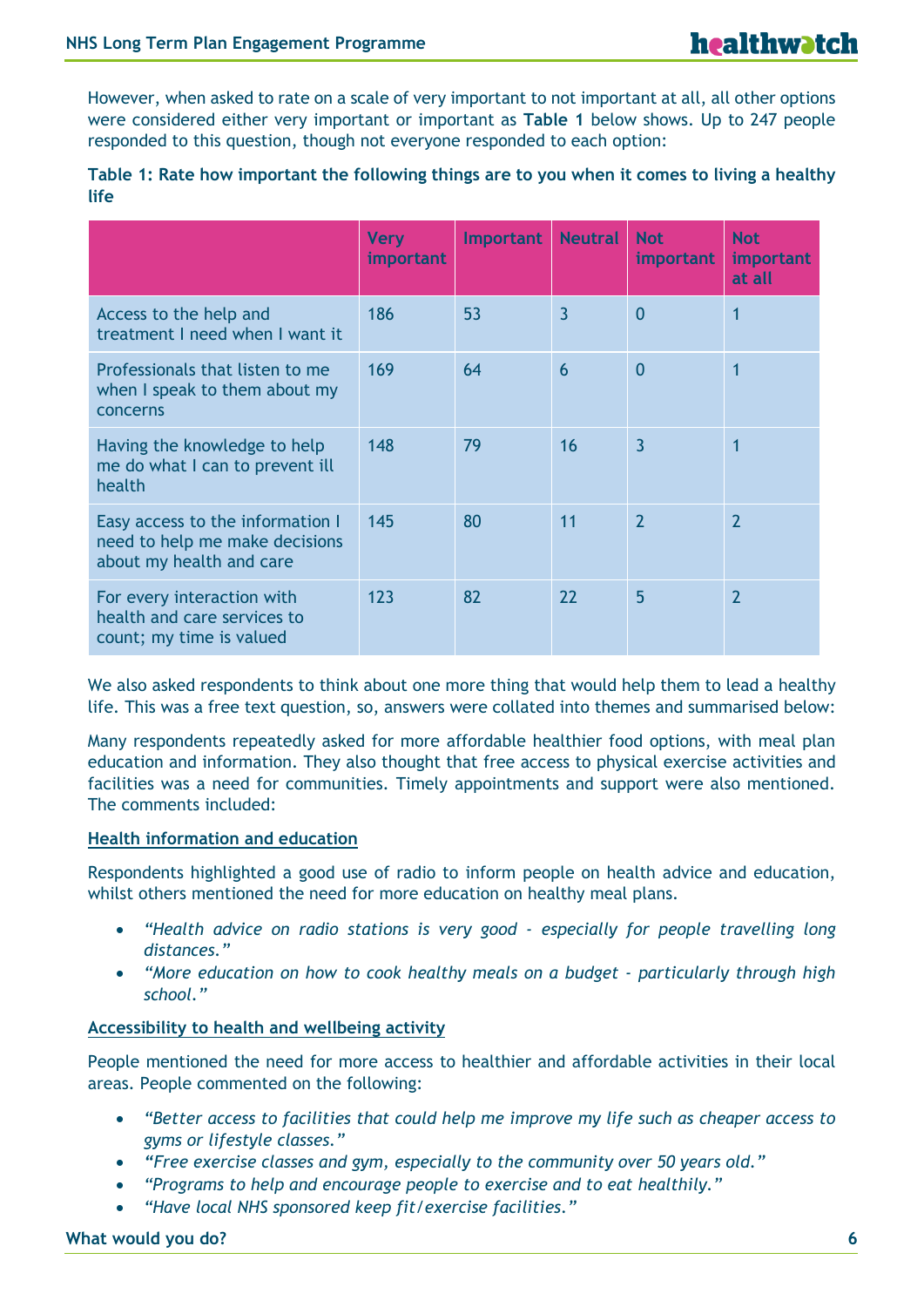- *"Easier access to appointments before/after work hours (9-5)."*
- *"Free access to council gym, exercise classes and other facilities."*
- *"More diet advice available, free diet plans and affordable healthy food."*

# **Community and transport support**

- *"Reduce people smoking in all public areas."*
- *"Better transport links to local hospitals for physically frail people."*
- *"The government to make a sincere effort to cut air pollution dramatically so the health of all our nation improves as soon as possible."*

# **Timely services for health care**

- *"Ability to speed up physiotherapy appointments, in our area we now have to wait 6 months for our first consultation. If I have problems with sciatica for instance what good is an appointment 6 months later. Why can't we go back to having physiotherapy in our own surgeries, I have been told that it costs no more and we would have been seen quicker. This is a political decision made without duty of care to people suffering great pain."*
- *"NHS not to be privatised. Medical professionals to understand severe hearing disability and deafness. Less computers as substitute for people."*
- *"Make it easier to get an appointment with my doctor. Currently I have to sit waiting for 8am then try and phone, often it's an engaged tone. Then you can't get an appointment same day."*
- *"Already had to wait six months for an operation and so I had to pay for my operation as I was in severe pain."*
- *"To be able to see a doctor sooner not wait nearly 2 weeks for an appointment."*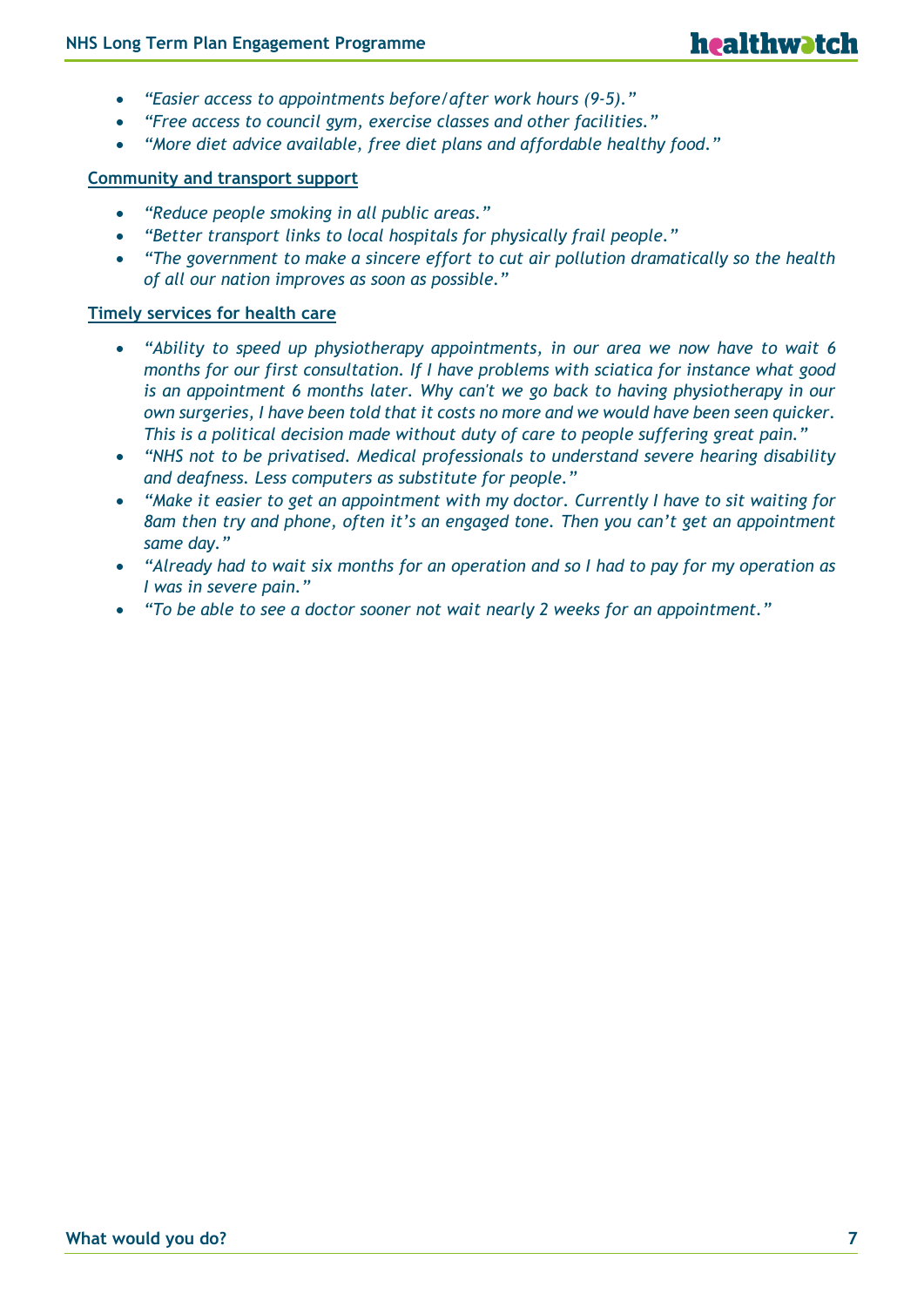# **Keeping independence and staying healthy in later life**

We asked people to tell us about what they feel is important about keeping independence and staying healthy in later life. Being able to stay in their own home for as long as possible was by far the most important factor (see **Chart 2**). 249 people responded to this question.





In **Table 2** when asked to rate this however, although being able to live independently in their own home is rated as the most important, all of the other statements identified were also rated as very important or important. Up to 243 people responded to this question, though not everyone responded to each option.

**Table 2: Rate how important the following things are to you when it comes to keeping your independence and ageing healthily:**

|                                                                                   | <b>Very</b><br><i>important</i> | <b>Important</b> | <b>Neutral</b> | <b>Not</b><br>important | <b>Not</b><br>important<br>at all |
|-----------------------------------------------------------------------------------|---------------------------------|------------------|----------------|-------------------------|-----------------------------------|
| I want to be able to stay<br>in my own home for as<br>long as it is safe to do so | 202                             | 30               | 8              | 2                       |                                   |
| I want my family and me<br>to feel supported at the<br>end of life                | 169                             | 56               |                |                         |                                   |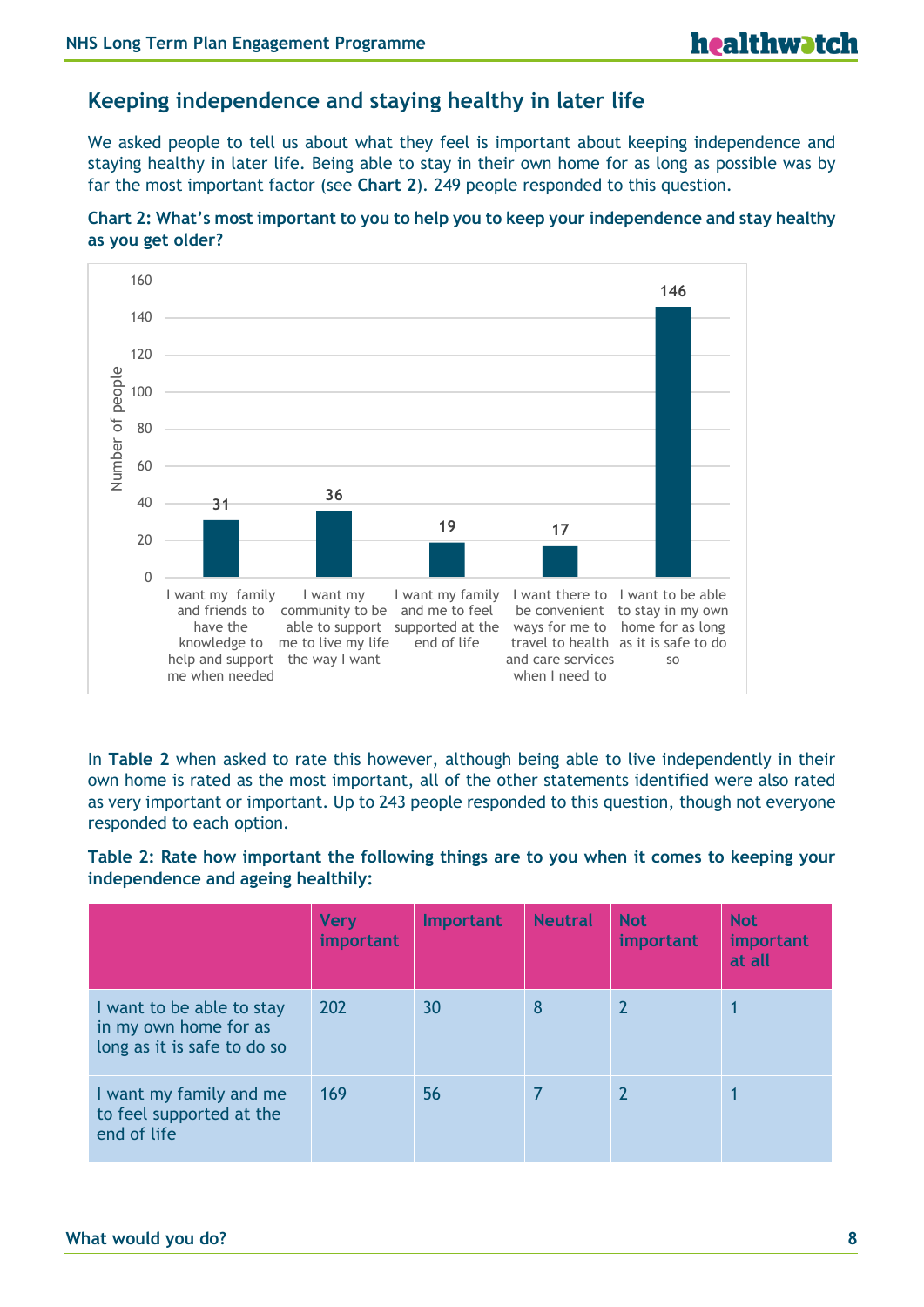| I want there to be<br>convenient ways for me to<br>travel to health and care<br>services when I need to | 152 | 73 | 13 |   | 0 |
|---------------------------------------------------------------------------------------------------------|-----|----|----|---|---|
| I want my family and<br>friends to have the<br>knowledge, to help and<br>support me when needed         | 129 | 83 | 23 | 5 | 0 |
| I want my community to<br>be able to support me to<br>live my life the way I want                       | 120 | 83 | 29 | 6 |   |

We also asked respondents to think about one more thing that would help to retain their independence and live healthily for as long as possible. Again, this was a free text question so answers were collated into themes and summarised below:

# **Community and home support**

People commented on the need for individual support for those in need, to give reassurance to other family members and get more home care support. People said the following:

- *"Help for my kids. I don't want to be a burden but I don't want to go into a home. They don't either."*
- *"I don't want to be a burden to my wife so I want care to be available if I need it."*
- *"Knowing that my father will be looked after if I can't keep doing it."*
- *"Support in the community for long term health conditions including back pain/chronic pain support outside of NHS services, e.g. local community centre."*
- *"Medical staff visiting elderly patients at home."*
- *"More care needs to be put into the community to avoid hospital admissions."*
- *"Someone calling once a day to check I can walk to the kitchen and bathroom"*
- *"Have more supported living accommodation in Wirral to care for families as I am a carer who looks after two people."*

# **Health and social care and activities**

- *"Free access to activities in leisure centres."*
- *"Local access to help and community services"*
- *"More access to social groups."*
- *"Funding to push the elderly to exercise, eat healthily and to drink more water."*

# **Loneliness**

• *"Recognition (and investment and resources) from NHS and council provided services that public transport (links, accessibility, cost, frequency) is essential to older people/those with poor mobility for accessing health services/appointments. As loneliness and isolation is the biggest killer of older people who live alone, the area of public transport is grossly neglected. What is the point of telling me about a day service or group I can access if I have no way of getting there?"*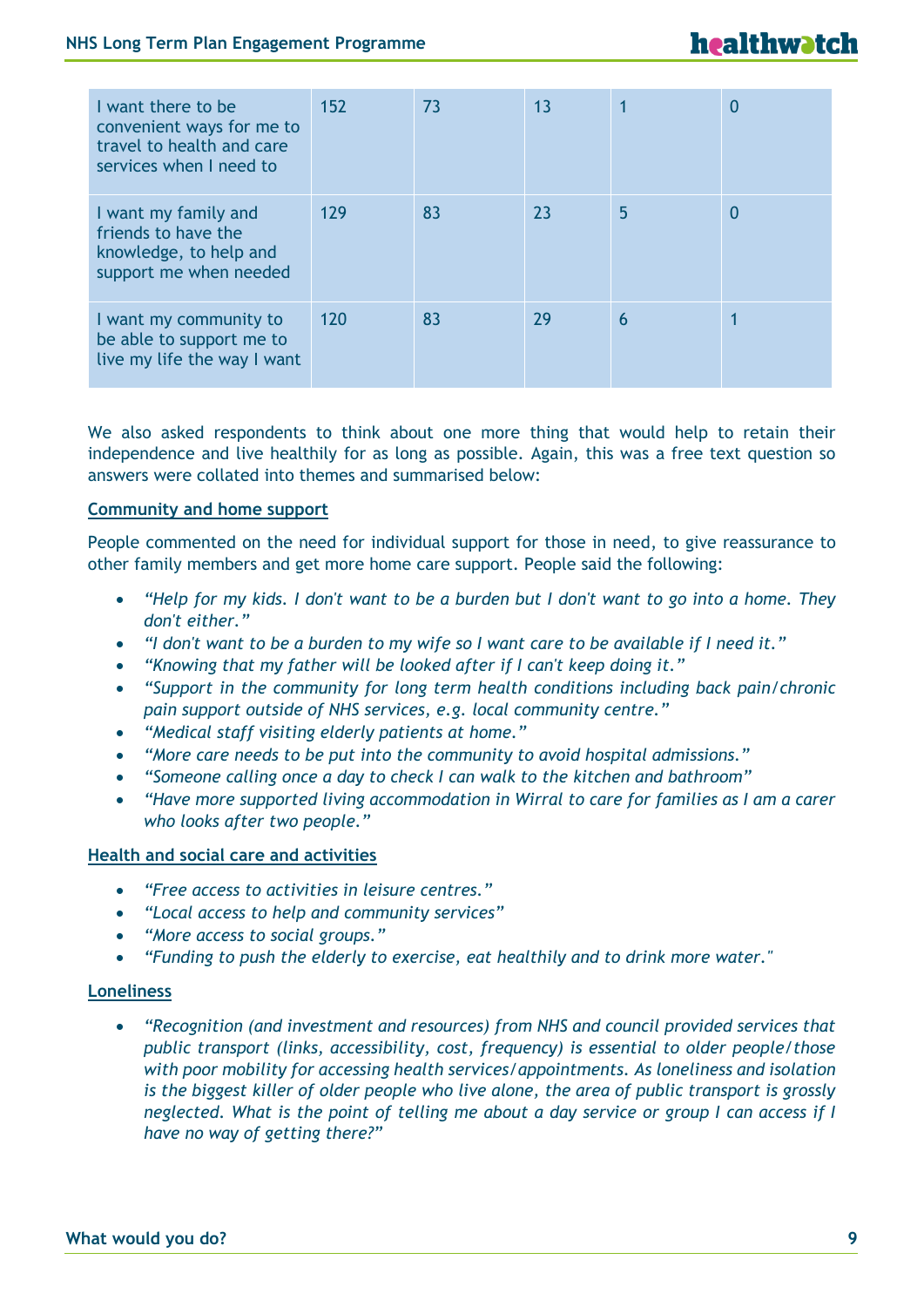# **Health care communication and access**

- *"The interface between council care and the NHS needs to be smoother and not be a matter for the patient to sort out. In political terms, there shouldn't be a tussle between local government and the NHS over who pays for what. Perhaps it is time to fix individual patient budgets which can be allocated to hospital/GP/council, rather than setting overall budgets."*
- *"More care in the community for those who need to access it."*
- *"Easy access to professional care including domiciliary care and help to keep people out of care homes or hospitals, not charities who are not always clinically trained, are run as businesses with the CEOs on mega salaries."*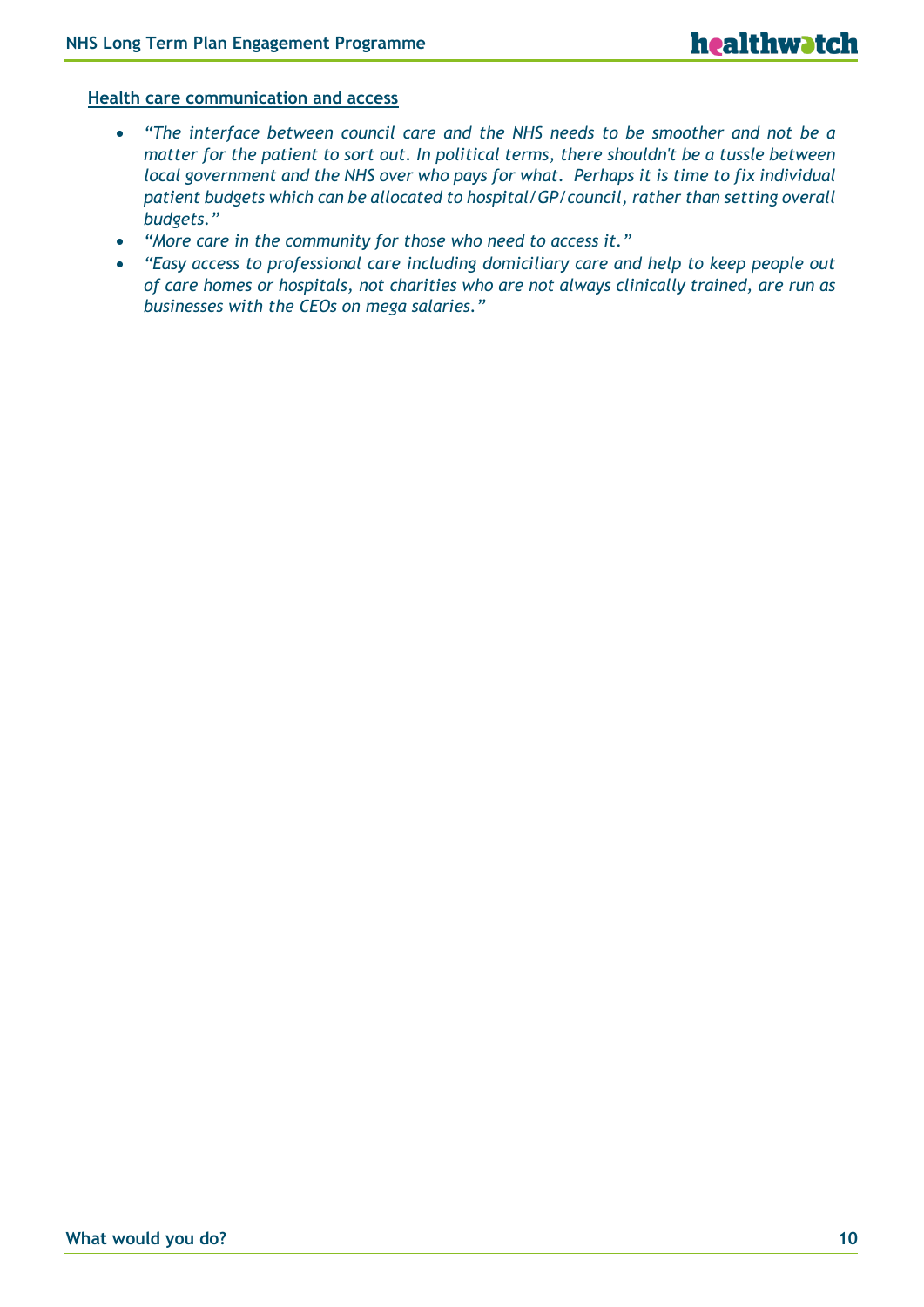# **Managing and choosing support and treatment**

**Chart 3** shows that people we spoke to in the Wirral told us that choosing the right treatment being a joint decision between them and the relevant health and care professional is most important to them in managing and choosing support and treatment. 249 people responded to this question.



### **Chart 3: What's most important to you to be able to manage and choose the support you need?**

When asked to select how important different factors were on a scale of very important to not important at all, people mostly considered that timely communications were very important. This is detailed in **Table 3** below, in order of the options that most people classed as being very important. Up to 252 people responded to tis question, though not everyone responded to eavh option.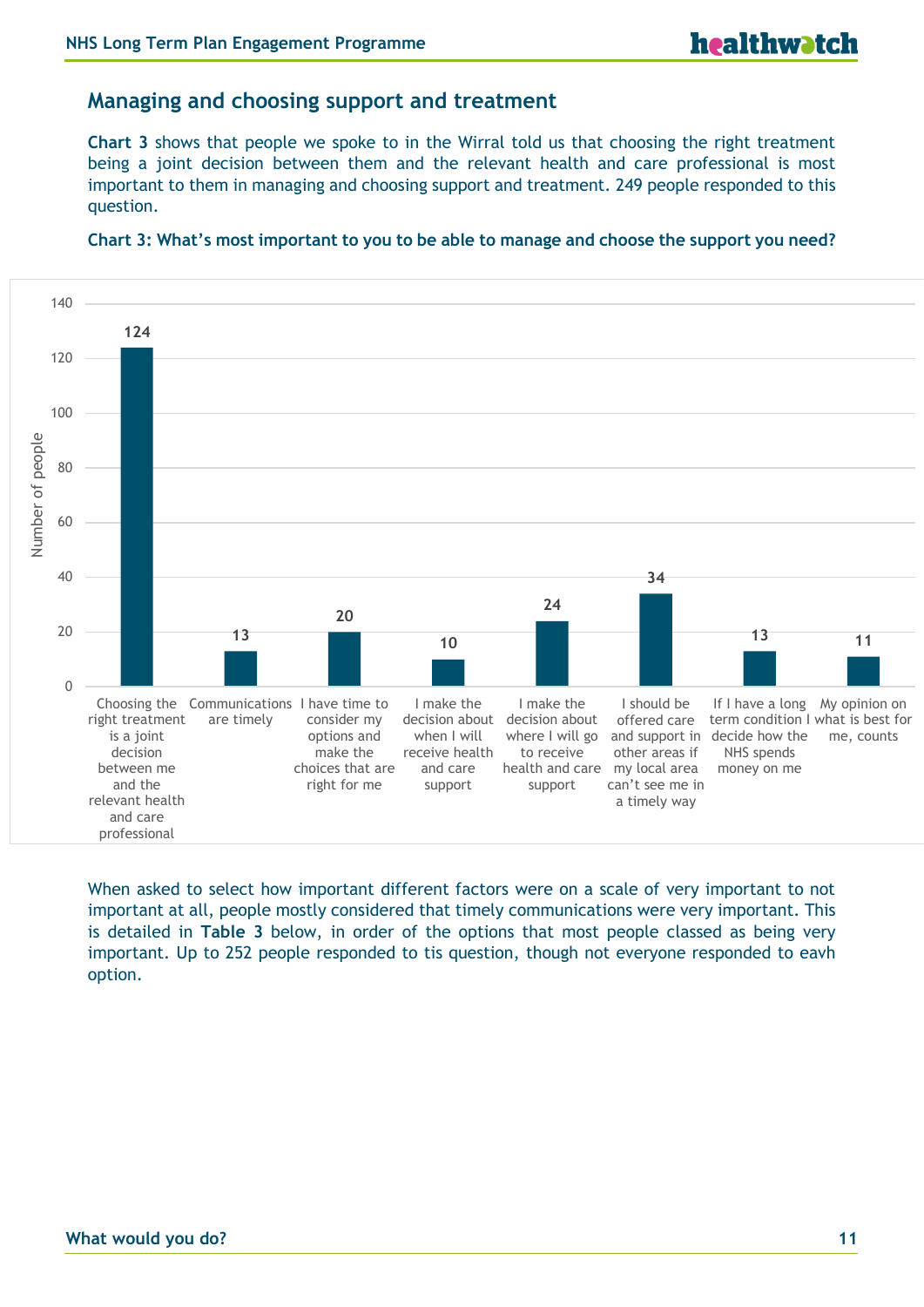# **Table 3: Rate how important the following things are to you when it comes to managing and choosing the support you need**

|                                                                                                                    | <b>Very</b><br>important | <b>Important</b> | <b>Neutral</b> | <b>Not</b><br>important | <b>Not</b><br>important<br>at all |
|--------------------------------------------------------------------------------------------------------------------|--------------------------|------------------|----------------|-------------------------|-----------------------------------|
| Communications are timely                                                                                          | 163                      | 64               | 12             | $\overline{0}$          | $\overline{0}$                    |
| Choosing the right treatment is a<br>joint decision between me and<br>the relevant health and care<br>professional | 159                      | 84               | 9              | $\overline{0}$          | $\overline{0}$                    |
| I have time to consider my<br>options and make the choices<br>that are right for me                                | 121                      | 102              | 13             | $\overline{4}$          | $\mathbf{0}$                      |
| I make the decision about where<br>I will go to receive health and<br>care support                                 | 112                      | 83               | 38             | $\overline{3}$          | $\overline{2}$                    |
| I should be offered care and<br>support in other areas if my local<br>area can't see me in a timely<br>way         | 108                      | 106              | 26             | $\overline{3}$          | $\mathbf{1}$                      |
| My opinion on what is best for<br>me, counts                                                                       | 106                      | 102              | 30             | $\overline{0}$          | $\overline{0}$                    |
| I make the decision about when I<br>will receive health and care<br>support                                        | 92                       | 96               | 43             | 9                       | $\overline{0}$                    |
| If I have a long-term condition, I<br>decide how the NHS spends<br>money on me                                     | 79                       | 92               | 32             | 13                      | $\overline{2}$                    |

We also asked respondents to tell us one more thing that would help them to manage and choose how the NHS supports them. Answers have been collated and categorised under emerging themes.

# **Community and care support**

People commented on their individual service experience and the support they need, covering staff training and information on getting help and support. The comments included:

- *"More timely primary care appointments and a short secondary care waiting time"*
- *"My experience of Arrowe Park is being taken towards unsuitable for my condition."*
- *"More local authority care in my older age. Not with private, for profit only, older people's care."*
- *"Trained health professionals that understand the latest research in regards to ME/CFS"*
- *"I need to fit appointments around my work and caring for my father so the out of hours appointments have been good for me."*
- *"Better information on what professional help and support is available in the local area, not charities who are not always clinically trained, are run as businesses with the CEO's on mega salaries."*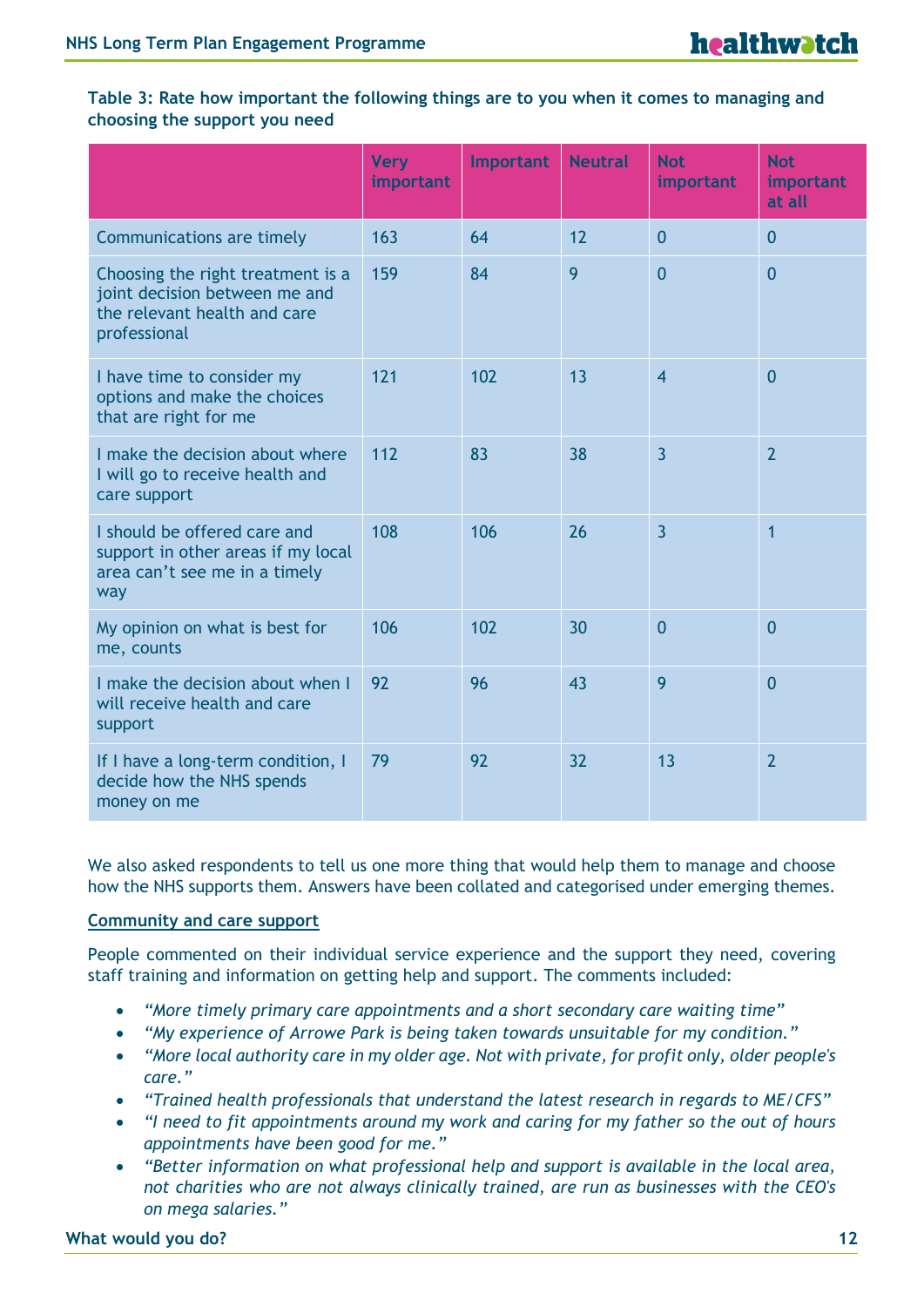# **Finance, resources and investment**

People commented on the NHS investment and financial circumstances to support the community, others commented on the transport and car parking service charges. The comments included:

- *"Ability to see a consultant without having to resort to paying for a private consultation. Many people cannot afford this usually large amount; therefore, the system is unfair. If other methods of treatment have failed, then surely it is not too much to ask to see a consultant."*
- *"Sufficient funding of the NHS to ensure local health care needs ARE met and that the best care is given. Privatisation of the NHS is dangerous as there is evidence from health professionals that some outsourced health services are poor."*
- *"Investment and resources in health and social care services in my community as prevention and community-based services would give me freedom and genuine choice as to how I manage and choose the way in which the NHS supports me."*
- *"Parking charges visiting hospitals either as visitor, inpatient or attending clinics. Not everybody can afford travel costs whether own or public transport and car park charges feel like a stealth tax and being penalised for somebody's illness."*

# **Appointments and health care experiences**

Many respondents spoke about the accessibility people have at their local GP, some felt that they should be spoken to more as an individual. Others spoke of their experience using the service and how they were treated. The comments are outlined below:

- *"Being able to see a GP without having to phone up several times to get an appointment."*
- *"I would like the health care professionals to listen and talk to patients like normal human beings instead of imbeciles. I would like more than 5 minutes with the Doctor."*
- *"Hospital appointment times - e.g. waited 4 months to see a specialist - had to pay privately."*
- *"Wirral NHS do not have enough resources to meet demand."*
- *"More accessible GP appointments with more support from the same GP."*
- *"More clinics providing healthcare other than seeing a doctor."*
- *"Best case scenario - in my opinion, would be if I could have treatment to alleviate pain in an old bad leg that was operated on 60 years ago, but has now been made bad by injuries incurred 2.5 years ago to other leg breaking Tibia and Fibia and leaning on this has killed old bad leg. Now have to walk with stick even though the new break 2.5 years ago has now mended. Perhaps steroid injections are the answer or perhaps another operation?"*
- *"Proper access. It is almost impossible to get an appointment same day with my GP and online booking for non-urgent appointment is weeks away. Sometimes it might be "urgent" but it could be something that needs seeing to sooner rather than later."*
- *"I need my confidence restoring in hospitals... I've just watched my sister go into hospital with gall stones and within three days she had multiple organ failure and died. She led a very healthy lifestyle, I think doctors acted slowly, she was not CT scanned for 24 hours, probably because of NHS money restraints, the pancreas was in trouble and doctors didn't scan her until the damage was setting in. I do not expect a doctor to say "we're as baffled as you are" how on earth is that meant to reassure us? she was dying before our eyes; we don't even know if it was sepsis. That frightens me. I would never go near Whiston Hospital again."*

# **Use of Technology**

• *"Appointment for doctor's appointments to be available."*

### **What would you do? 13**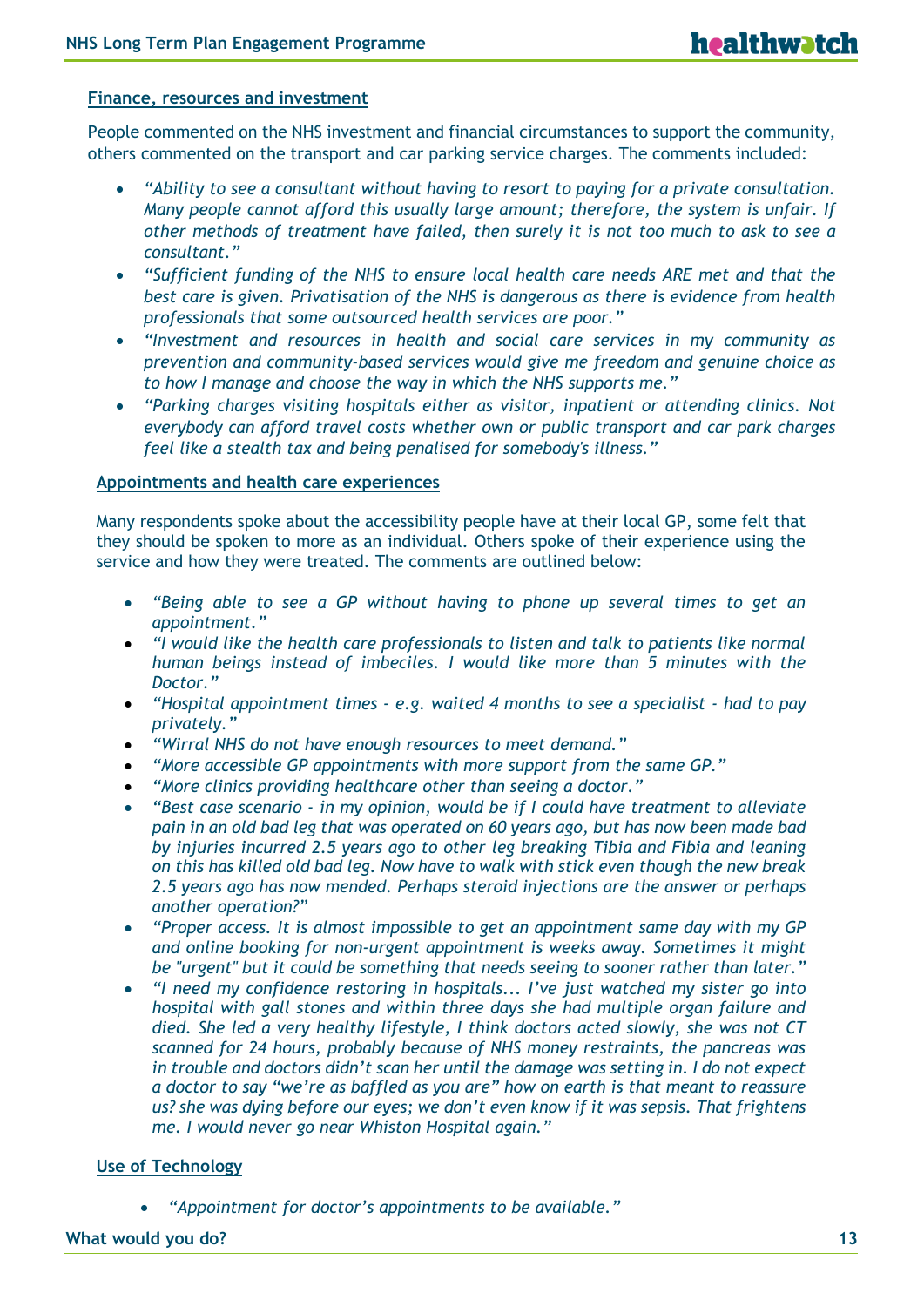• *"I'm not sure to be honest - at the moment I find it good to access the NHS online resources especially."*

# **Engaging people in health service delivery**

This section of the report summarises how people told us they would like to be engaged in health and care.

Engaging people is considered to be an enabler of service change and improvement within the Long-Term Plan. This provided an opportunity for people to make suggestions about what good and appropriate engagement can look like.

People in the Wirral told us that being able to talk to their doctor or other health professional and having absolute confidence that their personal data is managed well and kept secure, were both deemed as the most important when interacting with the NHS (see **Chart 4** below). 238 people responded to this question.



# **Chart 4: What is most important to you when interacting with the NHS**

When asked to select how important different factors were on a scale of very important to not important at all (**Table 4**), people said that the most highly rated factor was being able to talk to the doctor or other health care professionals where ever they may be. Up to 244 people responded to this question, though not everyone responded to each option.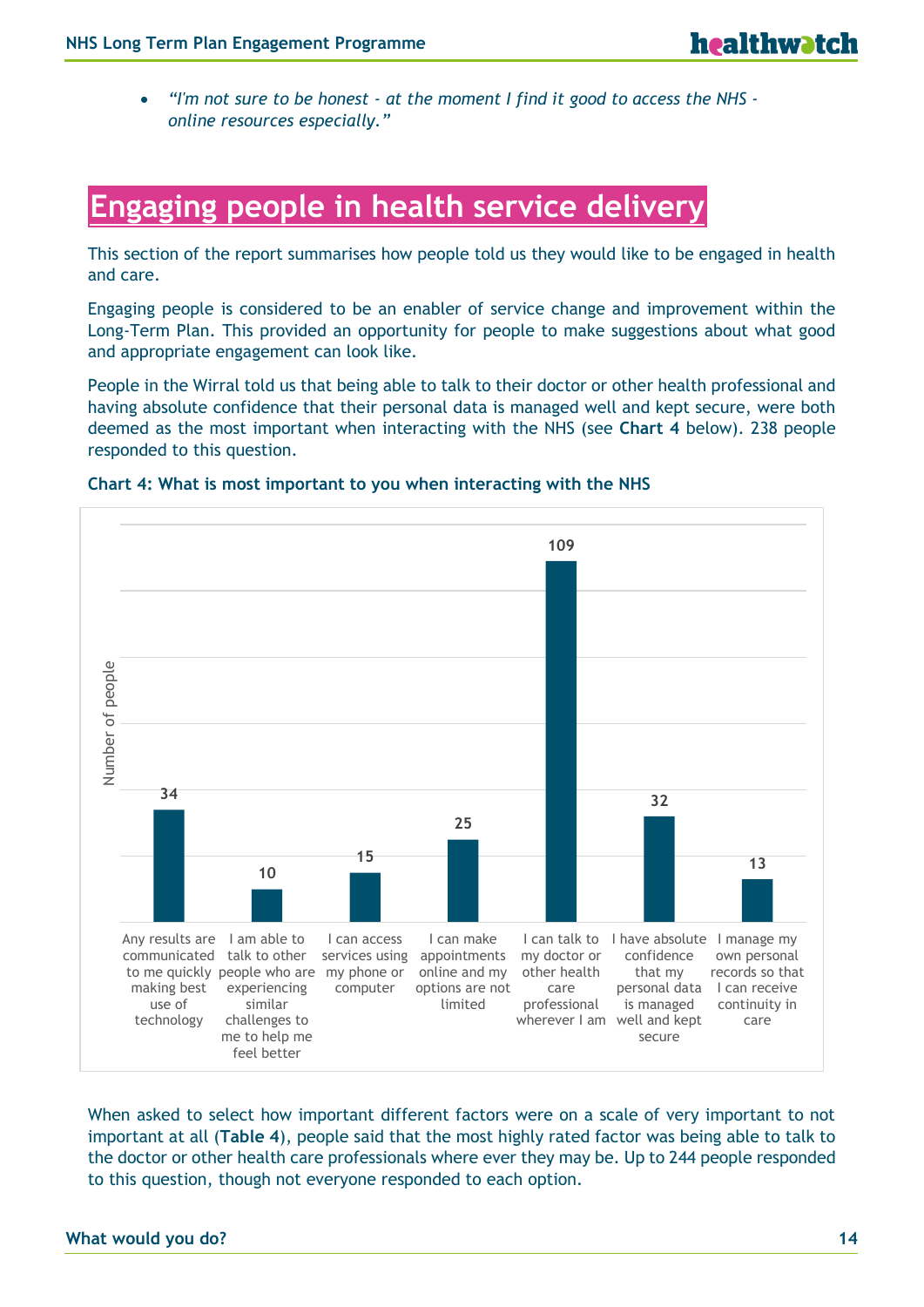|                                                                                                                 | <b>Very</b><br>important | Important | <b>Neutral</b> | <b>Not</b><br>important | <b>Not</b><br>important<br>at all |
|-----------------------------------------------------------------------------------------------------------------|--------------------------|-----------|----------------|-------------------------|-----------------------------------|
| I can talk to my doctor or other<br>health care professional wherever I<br>am                                   | 141                      | 81        | 17             | $\overline{\mathbf{1}}$ | $\overline{0}$                    |
| Any results are communicated to<br>me quickly making best use of<br>technology                                  | 131                      | 78        | 22             | $\overline{4}$          | $\overline{1}$                    |
| I have absolute confidence that my<br>personal data is managed well and<br>kept secure                          | 130                      | 83        | 28             | $\overline{2}$          | $\mathbf 1$                       |
| I can access services using my<br>phone or computer                                                             | 95                       | 102       | 33             | 5                       | $\overline{2}$                    |
| I can make appointments online and<br>my options are not limited                                                | 94                       | 95        | 26             | 13                      | $\overline{3}$                    |
| I manage my own personal records<br>so that I can receive continuity in<br>care                                 | 72                       | 80        | 65             | 18                      | $\overline{3}$                    |
| I am able to talk to other people<br>who are experiencing similar<br>challenges to me to help me feel<br>better | 67                       | 68        | 60             | 31                      | 10                                |

**Table 4: Rate how important the following things are to you when it comes to keeping your independence and ageing healthily.**

Respondents were then asked to think about one more thing that needs to change to help them to successfully manage health and care. These answers have been categorised under emerging themes.

# **Technology**

A number of people talked about not only the continued use of technology for a more accessible service and recording their medical records online, but also an awareness that not everybody is able to use technology:

- *"Still have to appreciate that some of the ageing population do not use the internet/are not smart phone savvy so provision has to be made for them for next 10-20 years."*
- *"Having an online repository of medical history/test results/treatment programs would be a great boon. For families, this should be accessible by carers, partners, parents etc subject to agreed access requests and restrictions."*
- *"Online access to my health records."*
- *"Please don't expect everyone to be I.T. literate and do everything online, we need access to human beings."*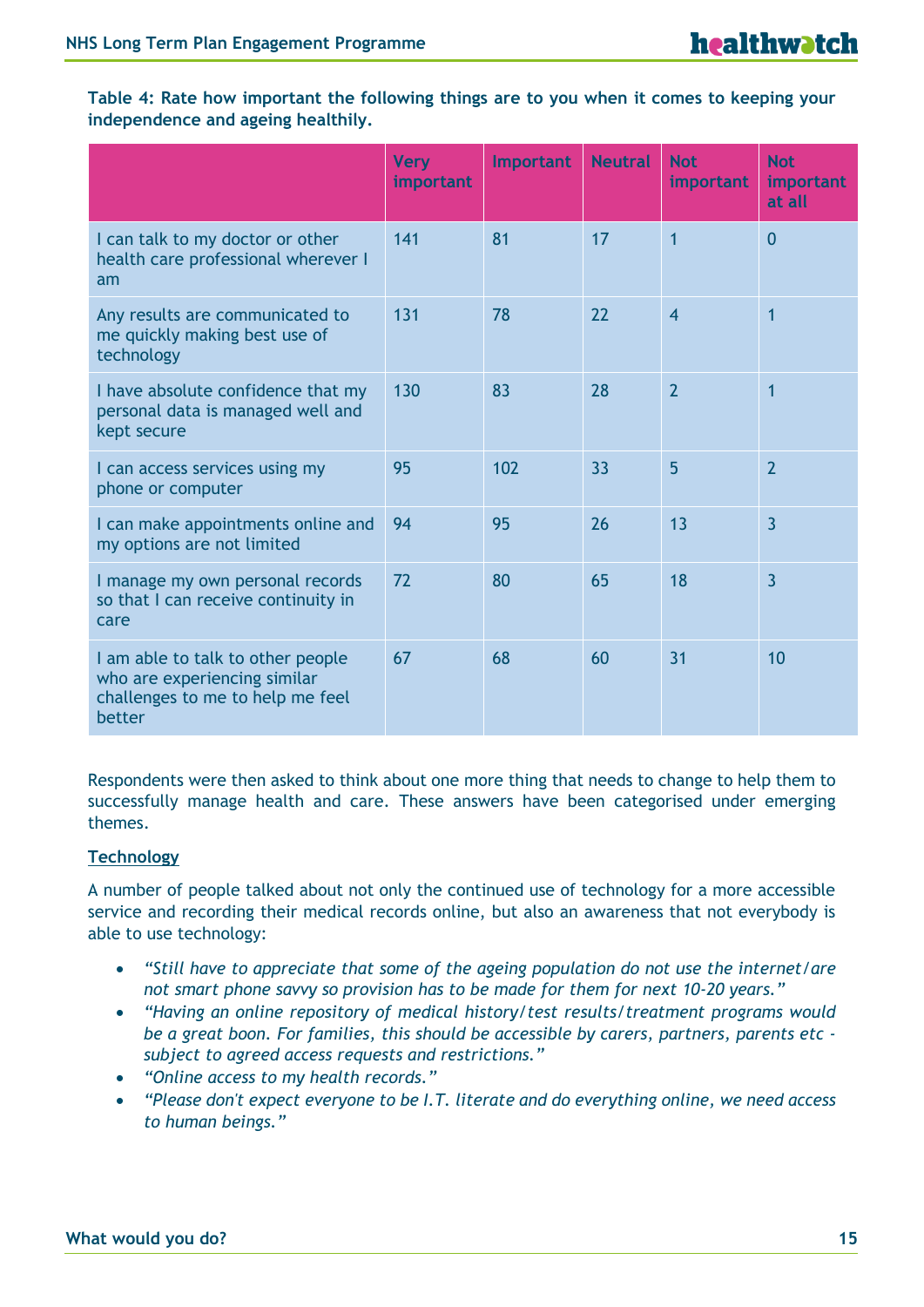# **Communication and support**

Communication was also an emerging theme amongst respondents and in particular, how they are communicated to:

- *"Better communication & less waiting times for results."*
- *"Not having to repeat things."*
- *"Easy access to local services and more consistent approach to providing services. There are too many changes which are not communicated well to the local public."*
- *"Reliable and prompt communication from hospital/doctor/nurse etc. after having had procedures/treatments at hospitals or in surgeries. Notifications by phone/text or email/letter."*
- *"Live in Extra Care Supported Living Accommodation which is sadly lacking on the Wirral."*

# **GP Appointments**

GP appointments were also mentioned by respondents, and for a number of reasons, including accessibility, i.e. ease of making an appointment, to quality of appointment, including how much time people get to spend with their GP:

- *"GP Practices and appointments need to be more accessible for people who work"*
- *"Easier access to GP appointments or nursing staff who can help me when needed."*
- *"Not to feel anxious about contacting health care professionals. It is easy to think they are too pressured to deal with your problem."*
- *"To be able to have continuity with my own doctor."*
- *"Apps to manage appointments and access repeat prescriptions."*
- *"Face to face contact with health professionals where I have time to discuss my health concern, am listened to and feel confident that I am receiving the best care available for me in relation to my diagnosis/problem and not due to cost or doing it on the cheap."*
- *"To see a GP at my practice when I need to and not be asked if it's an emergency when I ask for an appointment. All the days appointments have been taken in 10 minutes from 8am opening."*

# **Information, self-help provision and community**

A number of people mentioned the importance of information, training and self-help mechanisms through holistic community approaches:

- *"More advice and education available face-to-face closer to home."*
- *"Understanding of my hearing disability and limited use of technology."*
- *"Access to self-help groups and alternative therapies. Also, free access to gyms and swimming."*
- *"Meeting other patients with my concerns, Fibro, Sjögren's, DDD, COPD, chronic Neuropathy, etc."*
- *"Regular updates on what is available to me via email or text."*
- *"Knowing where to go and who provides what. There is no uniformity in help across the Wirral."*
- *"Preventative focus in primary care with an approach which is holistic and about women's health and wellbeing not just the health of individual body parts, e.g. breasts, cervix, which is what's on offer at the moment."*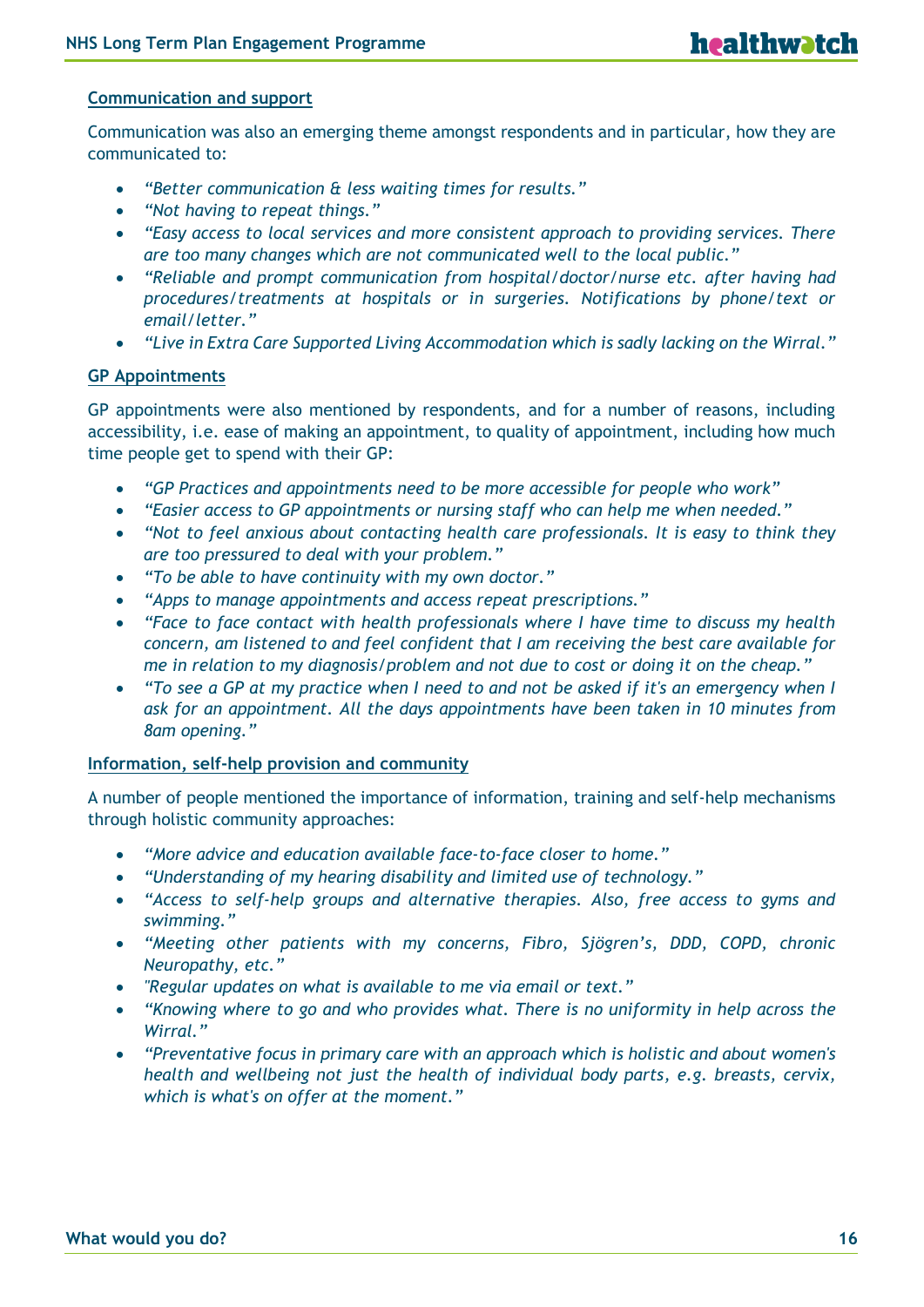# **People's experiences of NHS support for specific conditions**

People with specific conditions were asked to complete a separate survey on their experiences of the NHS support they had received in relation to that condition. This included discussion on the three stages of the care journey; assessment, diagnosis and treatment; the provision of ongoing care and support; and prevention and/or early intervention. We received 63 responses in total to this survey. This section breaks down the responses we received in terms of number of people by specific condition:

# **Table 5: Respondents with specific conditions**

| <b>Condition</b>                             | <b>Number of</b><br>people |
|----------------------------------------------|----------------------------|
| Autism                                       | $\overline{2}$             |
| Cancer                                       | 30                         |
| Dementia                                     | $\overline{4}$             |
| Heart and lung diseases                      | 6                          |
| Learning disability                          | $\Omega$                   |
| Long-term condition e.g. diabetes, arthritis | 14                         |
| <b>Mental Health</b>                         | 7                          |

# **Table 6: Who are you responding on behalf of?**

| <b>Condition</b>                             | <b>Myself</b> | Someone else |
|----------------------------------------------|---------------|--------------|
| Autism                                       | 0             | 2            |
| Cancer                                       | 26            | 4            |
| Dementia                                     | 1             | 3            |
| Heart and lung diseases                      | 3             | 3            |
| Learning disability                          | 0             | $\Omega$     |
| Long-term condition e.g. diabetes, arthritis | 11            | 3            |
| <b>Mental Health</b>                         | 6             |              |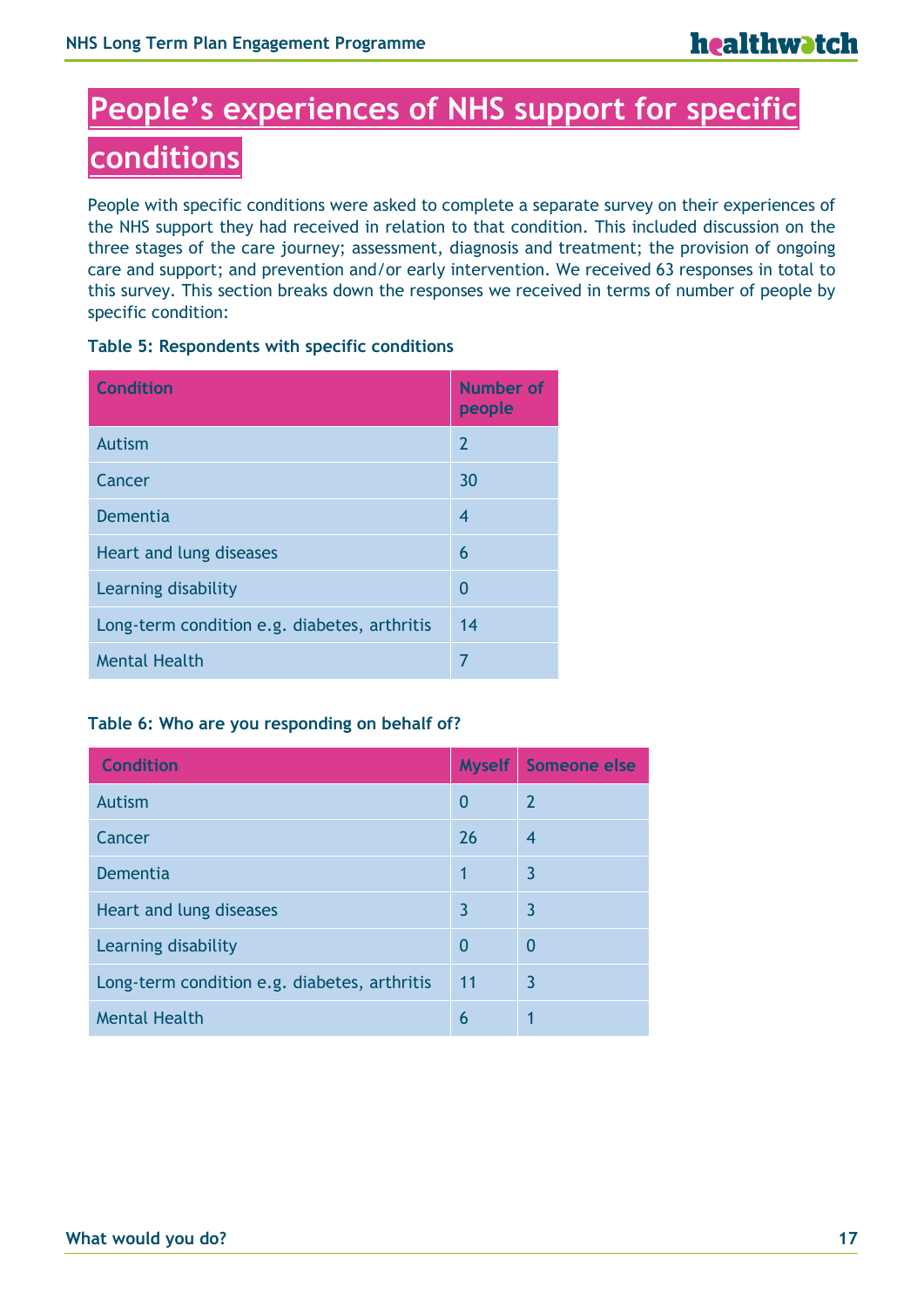**Table 7: Has the condition you are telling us about started within the last three years?**

| <b>Condition</b>                             | <b>Yes</b> | <b>No</b> |
|----------------------------------------------|------------|-----------|
| Autism                                       | 1          |           |
| Cancer                                       | 27         | 3         |
| Dementia                                     | 3          |           |
| Heart and lung diseases                      | 3          | 3         |
| Learning disability                          | 0          |           |
| Long-term condition e.g. diabetes, arthritis | 11         | 3         |
| <b>Mental Health</b>                         | 6          |           |

# **Experience of getting help and support**

**Table 8: When you first tried to access help, did the support you received meet your needs?**

| <b>Condition</b>                             | <b>Yes</b>               | <b>No</b>      | <b>Somewhat</b> | <b>Not</b><br>applicable |
|----------------------------------------------|--------------------------|----------------|-----------------|--------------------------|
| Autism                                       |                          |                | $\Omega$        | 0                        |
| Cancer                                       | 23                       | 3              | $\overline{4}$  | 0                        |
| <b>Dementia</b>                              | $\mathbf 1$              | $\overline{0}$ | $\overline{3}$  | 0                        |
| Heart and lung diseases                      | $\overline{2}$           | $\overline{0}$ | $\overline{3}$  | 0                        |
| Learning disability                          | $\Omega$                 | $\overline{0}$ | $\overline{0}$  | 0                        |
| Long-term condition e.g. diabetes, arthritis | 5                        | 3              | 5               | 0                        |
| <b>Mental Health</b>                         | $\overline{\phantom{a}}$ | 3              | 2               |                          |

**Tell us whether the support met your needs and how it could have been improved.**

# **Autism:**

• *"We realised the issues but no-one would listen - four years getting a diagnosis."*

# **Cancer:**

- *"I was diagnosed with early stage breast cancer (DCIS) and needed a lumpectomy, 2 lymph nodes removed and follow-up radiotherapy. Whilst it was detected early, for which I was very grateful, I was refused a reassurance scan afterwards. Regardless of the stage of detection, from a mental health perspective, all patients with any kind of 'cancer' diagnosis, should be offered the choice."*
- *"Further options for treatment were not explored. Only treatment offered was a surgical intervention but on pushing the consultant a different treatment was reluctantly informed."*
- *"Saw GP who made a referral quickly."*

# **What would you do? 18**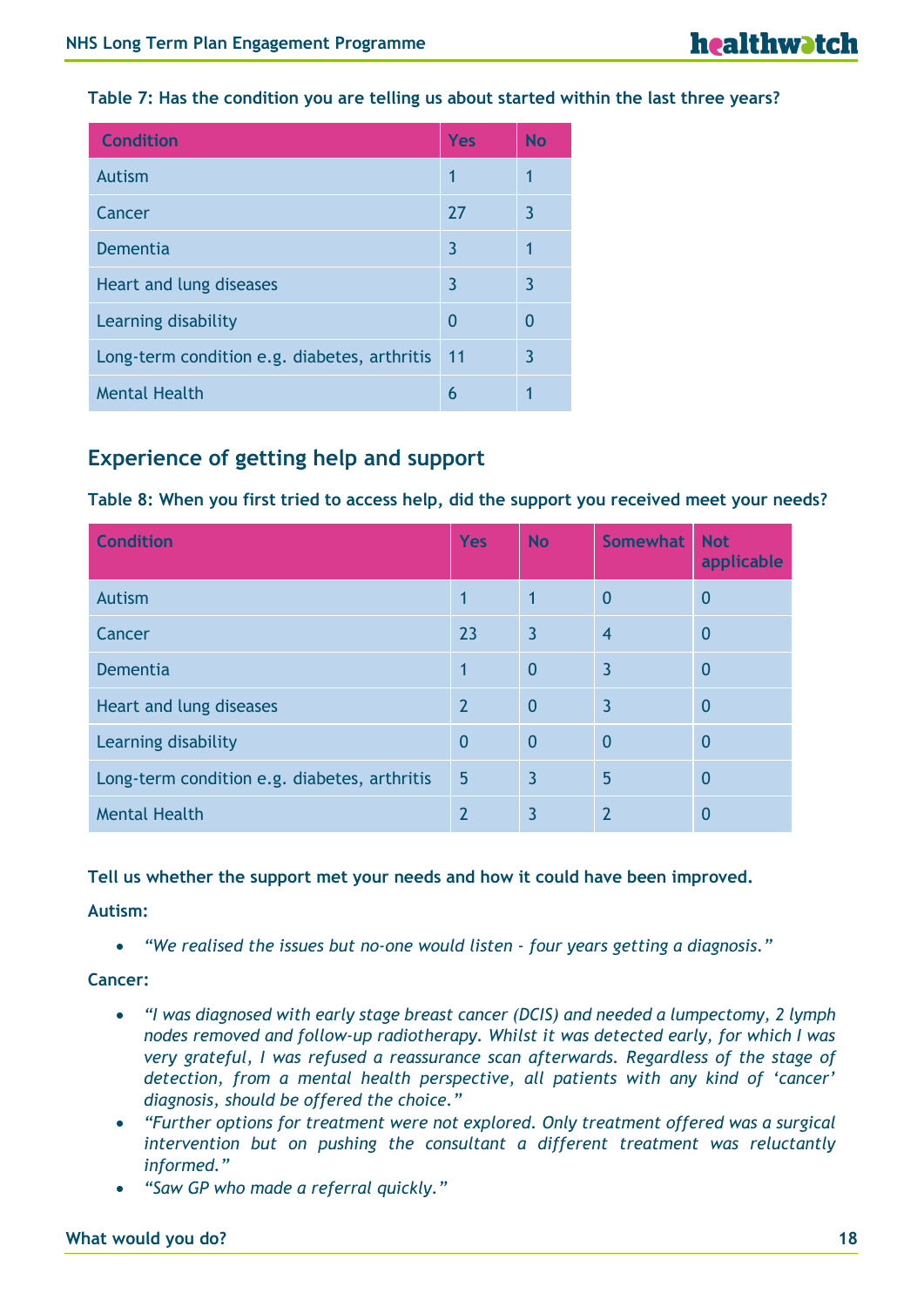- *"It took a long time before I was told I had an adeno cystic cancer at the back of my nose, I had a polyp which was removed and a biopsy taken. I do not think I received any support. I did not seek any support."*
- *"I did not know who to ask."*
- *"MacMillan were only sort of helpful."*
- *"Met my needs 100%."*
- *"Lack of support when not accessing cancer services (i.e. basic NHS)."*
- *"The support met my needs although it took three years to identify and diagnose fibromyalgia."*
- *"Multi-disciplinary team has provided excellent support."*
- *"Quick diagnosis, relevant referrals and good treatment so far."*
- *"So far I've been happy."*
- *"Communication between consultants at the different hospitals could have been better on the time of initial diagnosis."*
- *"Went to Countess of Chester for 3.5 years before GIST tumour was found - they initially thought it was Pancreatic but diagnosed as GIST at Royal Liverpool."*

# **Dementia:**

- *"Quicker appointments. Less time in between appointments."*
- *"Having a regular carer would have been good. Different ones each time was not good for my husband and tiresome for me telling them over and over what we needed."*

# **Heart and lung diseases:**

- *"No support really apart from my GP."*
- *"No support for COPD sufferers."*
- *"I couldn't get a home visit and my daughter had to get me to the surgery."*

# **Long-term condition e.g. diabetes, arthritis:**

- *"Visit to GP, sent for x-ray, prescribed meds, was told I had 'wear and tear'. That was it, no info given."*
- *"Basically, felt like I had painkillers given me and left to plod on. Was scary having no info on the condition. No info on impact on health, or what to expect, no advice on how best to help ease the condition or to slow down the degeneration."*
- *"More info at diagnosis would be good, along with other options such as being told a referral to MSK is possible."*
- *"No coordination in care between primary and secondary care, no continuity of care, no looking at the whole picture."*
- *"Not really. There was no continuity in a large practice. Balancing treatment with five long term conditions is not achievable in an eight-minute consultation unless the GP understands that the easiest option is likely to upset the other four conditions."*
- *"Pain relief could have been provided earlier."*
- *"It met my needs as I was sent for blood tests and found out I needed B12 injections."*
- *"It did in the end but after many appointments. Still not fully sorted."*

# **Mental Health:**

- *"GP just put me on tablets with no follow up."*
- *"I was in a mental health crisis and eventually taken to A&E at Arrowe Park. Having waited for more than half an hour in a large and busy waiting area my distress increased. Eventually seen by a nurse and given medication."*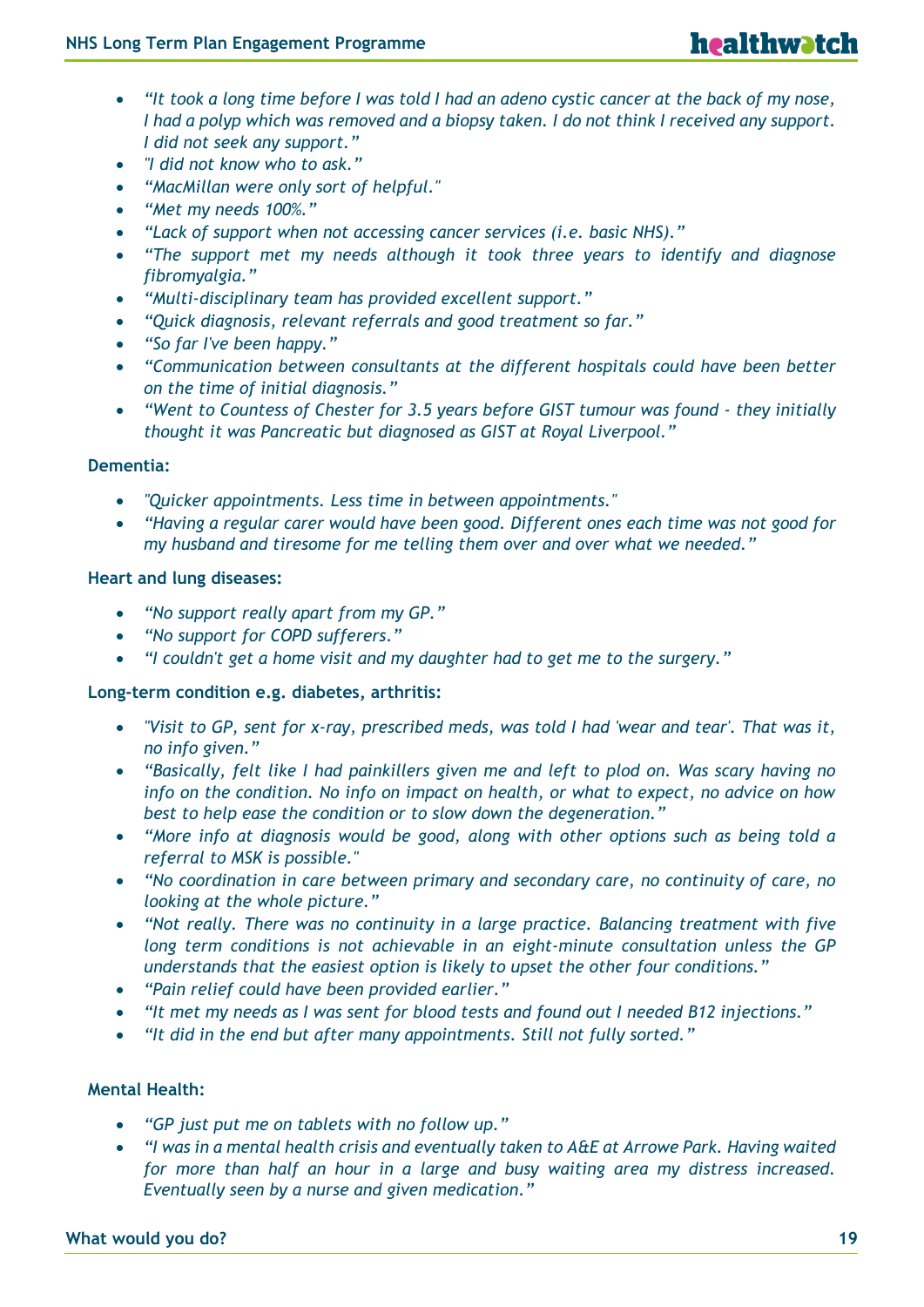- *"Not enough mental health services and support for people on the Wirral."*
- *"Doctor met my needs and offered me the right support & was very helpful."*

# **Table 9: How would you describe your overall experience of getting help?**

| <b>Condition</b>                                | <b>Very</b><br><b>Positive</b> | <b>Positive</b> | <b>Average</b> | <b>Negative</b> | <b>Very</b><br><b>Negative</b> | Don't<br>know            |
|-------------------------------------------------|--------------------------------|-----------------|----------------|-----------------|--------------------------------|--------------------------|
| Autism                                          | 0                              | 1               | $\overline{0}$ | $\mathbf 1$     | 0                              | $\Omega$                 |
| Cancer                                          | 10                             | 11              | 5              | $\overline{2}$  |                                |                          |
| Dementia                                        | 0                              | $\overline{3}$  | 1              | $\overline{0}$  | $\overline{0}$                 | $\Omega$                 |
| Heart and lung diseases                         | $\overline{0}$                 | $\overline{0}$  | $\overline{3}$ | $\mathbf 1$     | $\overline{0}$                 | $\overline{\phantom{a}}$ |
| Learning disability                             | $\Omega$                       | $\overline{0}$  | $\overline{0}$ | $\overline{0}$  | $\overline{0}$                 | $\overline{0}$           |
| Long-term condition e.g.<br>diabetes, arthritis | $\mathbf{0}$                   | $\overline{7}$  | 1              | $\overline{4}$  | 0                              | $\overline{2}$           |
| <b>Mental Health</b>                            | 0                              | 2               |                | 3               |                                |                          |

# **Table 10: Do you have any other/additional conditions including long term conditions or disabilities?**

| <b>Condition</b>                             | <b>Yes</b>     | <b>No</b>               |
|----------------------------------------------|----------------|-------------------------|
| Autism                                       | 0              | $\overline{2}$          |
| Cancer                                       | 15             | 15                      |
| Dementia                                     | 3              | 1                       |
| Heart and lung diseases                      | 4              | $\overline{\mathbf{z}}$ |
| Learning disability                          | 0              | $\Omega$                |
| Long-term condition e.g. diabetes, arthritis | $\overline{7}$ | 6                       |
| <b>Mental Health</b>                         | 2              | 4                       |

# **Table 11: If so, how would you describe the experience of seeking support for more than one condition at a time?**

| <b>Condition</b>        | It made getting<br>support easier | <b>No</b><br>difference | It made getting<br>support harder | I don't<br>know | <b>Not</b><br>applicable |
|-------------------------|-----------------------------------|-------------------------|-----------------------------------|-----------------|--------------------------|
| Autism                  | U                                 | U                       | U                                 | 0               | 0                        |
| Cancer                  |                                   | Q                       |                                   |                 | $\overline{2}$           |
| Dementia                | 0                                 |                         |                                   |                 | 0                        |
| Heart and lung diseases | $\mathbf 0$                       | O                       | 4                                 | 0               | 0                        |
| Learning disability     | 0                                 |                         | U                                 | 0               | 0                        |

# **What would you do? 20**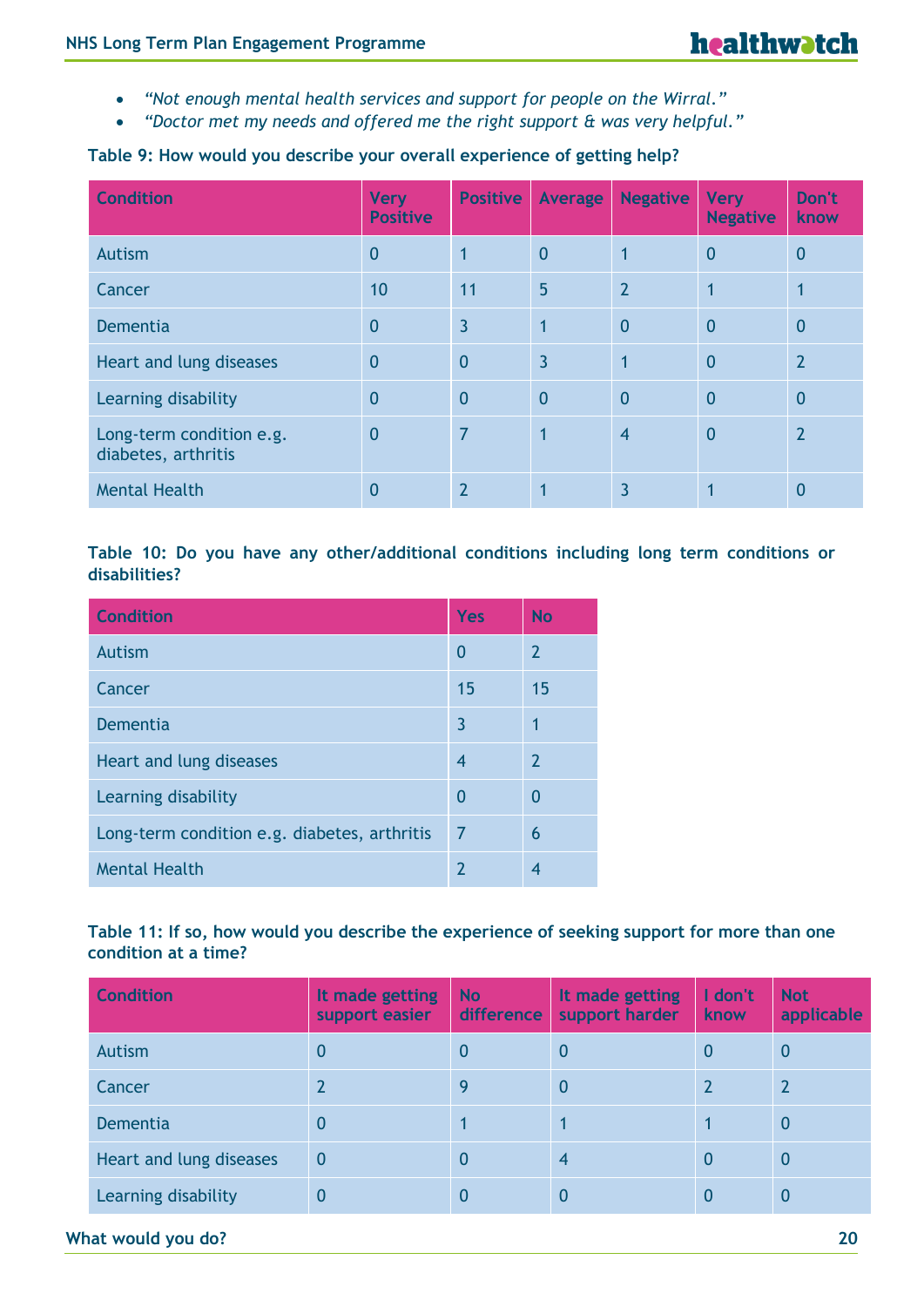| Long-term condition e.g.<br>diabetes, arthritis |  |  |  |
|-------------------------------------------------|--|--|--|
| <b>Mental Health</b>                            |  |  |  |

# **The health and care support received after initially seeking help**

# **Table 12: How would you describe the time you had to wait to receive your initial assessment or diagnosis?**

| <b>Condition</b>                                | <b>Very</b><br>slow | <b>Slow</b>    | Ok             | <b>Fast</b>    | <b>Very</b><br>fast | Don't<br>know  |
|-------------------------------------------------|---------------------|----------------|----------------|----------------|---------------------|----------------|
| Autism                                          | $\bf{0}$            | 1              | $\overline{0}$ | $\mathbf 0$    | $\overline{0}$      | 1              |
| Cancer                                          | 1                   | $\overline{4}$ | 8              | 10             | $\overline{7}$      | $\overline{0}$ |
| <b>Dementia</b>                                 | $\bf{0}$            | $\overline{2}$ | $\overline{2}$ | $\overline{0}$ | $\overline{0}$      | $\mathbf{0}$   |
| Heart and lung diseases                         | $\overline{0}$      | $\overline{4}$ | $\overline{2}$ | $\overline{0}$ | $\overline{0}$      | $\overline{0}$ |
| Learning disability                             | $\bf{0}$            | $\overline{0}$ | $\overline{0}$ | $\overline{0}$ | $\overline{0}$      | $\overline{0}$ |
| Long-term condition e.g. diabetes,<br>arthritis | $\overline{2}$      | $\overline{4}$ | 6              | 1              | $\overline{0}$      | 1              |
| Mental health                                   | 0                   | 5              | $\overline{1}$ | 1              | 0                   | 0              |

# **Autism:**

• *"Four years to see a consultant."*

# **Cancer:**

- "Diagnosed July, operated August & radiotherapy during November."
- "After I had my polypectomy, I waited a long time and did not realise I should have had someone with me or that I would have been told of my diagnosis."
- "Two weeks."
- "Three months."
- "Difficult at first, taken ill whilst travelling and spent time in a hospital out of area and then referred as an outpatient."
- "From initial referral to MDT progress was rapid."
- "Sent for repeated X-Rays of wrong area of my body."
- "I was diagnosed within hours of attending hospital."
- "Long wait for results after surgery."
- "When called back to hospital for diagnosis, given 3pm appointment but left to 5:30pm before being told that you have Pancreatic Cancer."
- "Two weeks for surgery chemotherapy commenced when appropriate."

# **Dementia:**

• *"The initial diagnosis took time, as expected really but getting care and respite break was good."*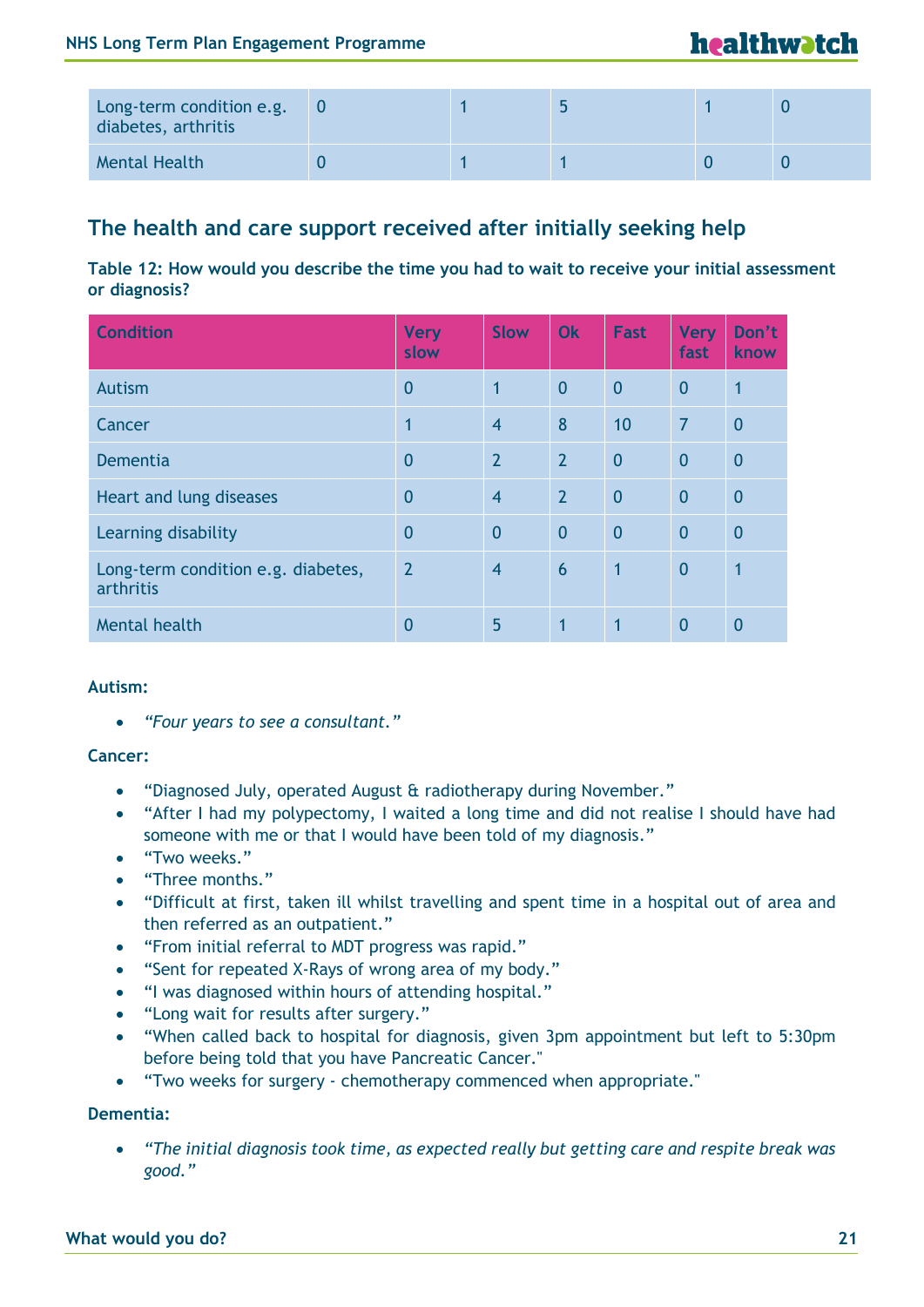# **Heart and lung diseases:**

- *"Couldn't get diagnosis."*
- *"Waited more than six months to see a consultant, this only happened when I was admitted to hospital."*
- *"Two weeks for doctor and nearly a month for follow ups."*

# **Long-term condition e.g. diabetes, arthritis:**

- *"The x-ray and diagnosis were very quick."*
- *"Was dismissed frequently by the GP despite the fact the previous visits had been rare."*
- *"I have a number of rare conditions. I had to wait a long time to get diagnosed and unfortunately my health had to deteriorate a great deal before diagnosis was possible. Better coordination is needed for earlier diagnosis and treatment and to prevent long term damage."*
- *"Only due to needing repeating blood tests and needing to await results each time."*
- *"Accessing the GP took over a week but I had a few visits before being referred on in the system."*
- *"I am waiting to see a physio and was initially told this would be within two weeks. It has been almost six months and the condition has worsened."*

# **Mental Health:**

- *"12 months or more."*
- *"Ten weeks eventually to see 'change' for CBT."*

| <b>Condition</b>                                | <b>Very</b><br>slow | <b>Slow</b>     | <b>OK</b>      | Fast           | <b>Very</b><br>fast | Don't<br>know  |
|-------------------------------------------------|---------------------|-----------------|----------------|----------------|---------------------|----------------|
| Autism                                          | $\overline{0}$      | $\mathbf 1$     | $\overline{0}$ | $\overline{0}$ | $\bf{0}$            | 1              |
| Cancer                                          | $\mathbf 1$         | $\overline{3}$  | $\overline{4}$ | 13             | 8                   | 1              |
| Dementia                                        | $\overline{0}$      | $\mathbf 1$     | $\overline{3}$ | $\overline{0}$ | $\overline{0}$      | $\overline{0}$ |
| Heart and lung diseases                         | $\overline{0}$      | 6               | $\overline{0}$ | $\overline{0}$ | $\overline{0}$      | $\overline{0}$ |
| Learning disability                             | $\overline{0}$      | $\overline{0}$  | $\overline{0}$ | $\overline{0}$ | $\overline{0}$      | $\overline{0}$ |
| Long-term condition e.g. diabetes,<br>arthritis | $\overline{3}$      | $6\phantom{1}6$ | $\overline{2}$ | $\overline{2}$ | $\overline{0}$      | 1              |
| Mental health                                   | $\Omega$            | 5               | 1              | 1              | $\bm{0}$            | 0              |

**Table 13: How would you describe the time you had to wait between your initial assessment/diagnosis and receiving treatment?**

**Table 14: After being diagnosed or assessed, were you offered access to further health and care support?**

| <b>Condition</b> | <b>Yes</b> | <b>No</b> |
|------------------|------------|-----------|
| Autism           | -          |           |
| Cancer           | 20         | ŏ         |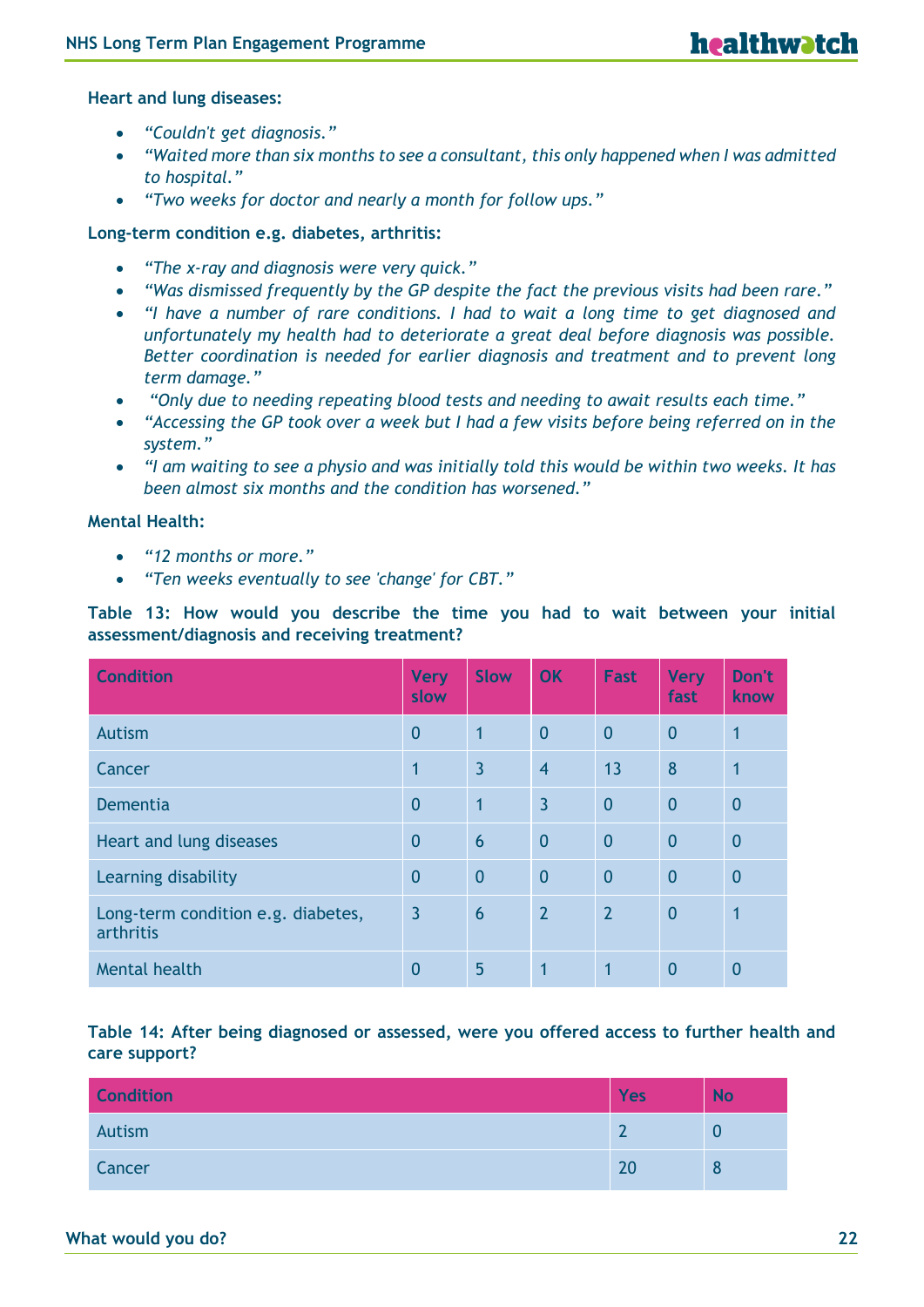| Dementia                                     |   |  |
|----------------------------------------------|---|--|
| Heart and lung diseases                      |   |  |
| Learning disability                          | O |  |
| Long-term condition e.g. diabetes, arthritis | 8 |  |
| Mental health                                |   |  |

# **If you accessed support what aspect could be improved?**

# **Cancer:**

- *"More counselling offered."*
- *"Computerised systems should be interlinked."*

# **Dementia:**

- *"More practical support."*
- *"Speed of funding, the cost was worrying me."*

# **Heart and lung diseases:**

- *"More info on C.O.P.D."*
- *"Same nurses not different ones."*

# **Long-term condition e.g. diabetes, arthritis:**

- *"Different medical experts didn't work together, care fragmented, no one coordinating care, communication between primary care and out of borough specialist hospitals/medics very poor."*
- *"More medical staff."*
- *"Due to my condition (arthritis) I had to cancel some appointments due to pain and waiting for the next one to come took some time."*

# **Mental Health:**

- *"Mental health access other than tablets. Counselling and mindfulness."*
- *"More respite."*
- *"I think maybe bring told to get another appointment to check up on you."*

# **Table 15: Were you referred to a specialist? For example, a hospital consultant, psychiatrist or physiotherapist**

| <b>Condition</b>        | <b>Yes</b> | <b>No</b> |
|-------------------------|------------|-----------|
| Autism                  | 0          |           |
| Cancer                  | 3          | 27        |
| Dementia                | 0          | -4        |
| Heart and lung diseases | 0          | 6         |
| Learning disability     | 0          |           |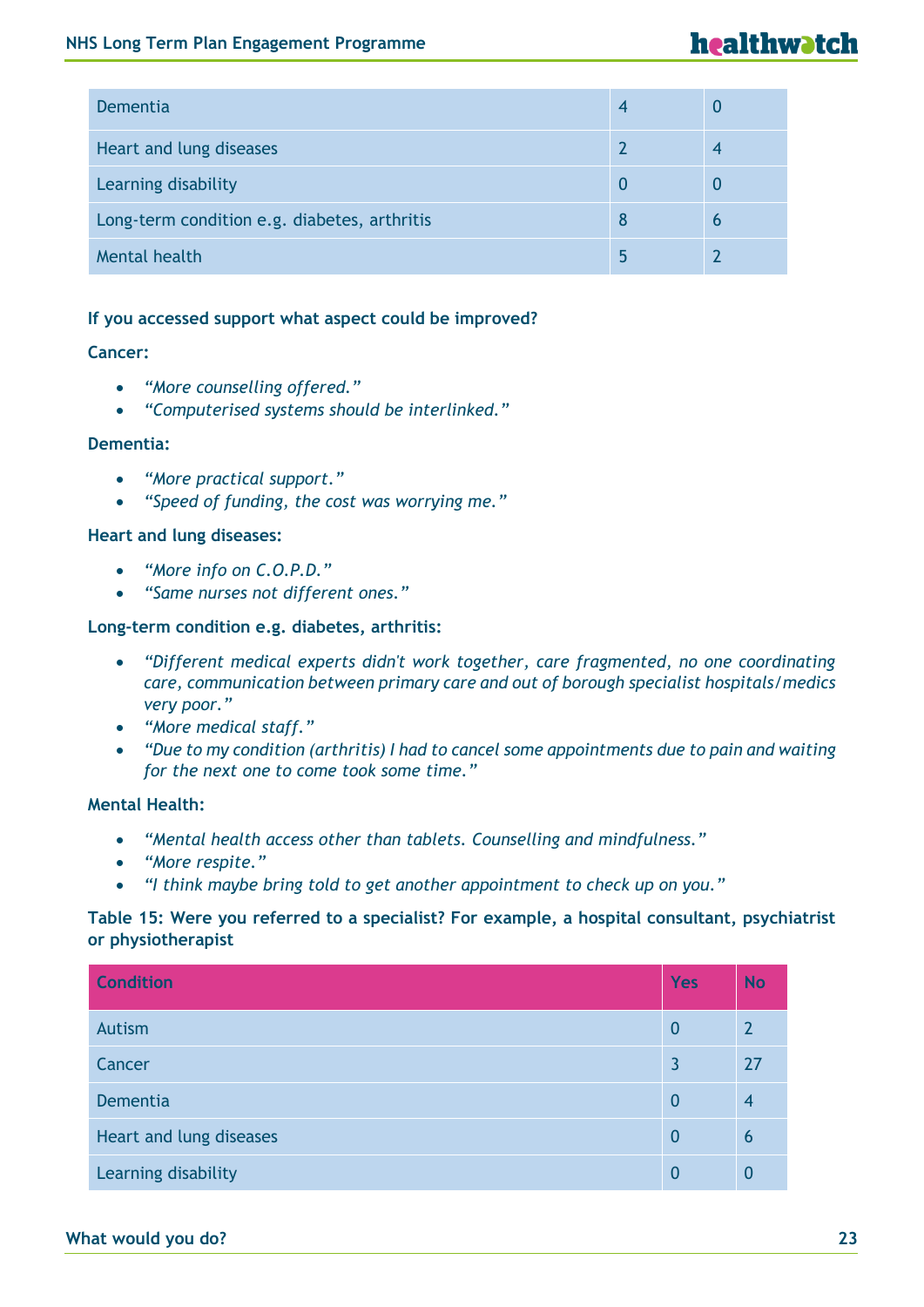# healthwatch

| Long-term condition e.g. diabetes, arthritis |  |
|----------------------------------------------|--|
| Mental health                                |  |

# **Table 16: How would you describe the time you had to wait between the initial appointment and seeing the specialist?**

| <b>Condition</b>                             | <b>Very</b><br>slow | <b>Slow</b>             | OK             | Fast           | <b>Very</b><br>fast | Don't<br>know  |
|----------------------------------------------|---------------------|-------------------------|----------------|----------------|---------------------|----------------|
| Autism                                       | 1                   | $\bf{0}$                | $\overline{0}$ | $\overline{0}$ | $\overline{0}$      | $\overline{1}$ |
| Cancer                                       | $\overline{0}$      | 10                      | 5              | $\overline{2}$ | $\overline{7}$      | $\overline{2}$ |
| <b>Dementia</b>                              | $\overline{0}$      | $\overline{0}$          | $\overline{3}$ | $\mathbf 1$    | $\overline{0}$      | $\overline{0}$ |
| Heart and lung diseases                      | $\mathbf 0$         | $\overline{0}$          | 1              | 5              | $\overline{0}$      | $\overline{0}$ |
| Learning disability                          | $\overline{0}$      | $\overline{0}$          | $\overline{0}$ | $\overline{0}$ | $\overline{0}$      | $\overline{0}$ |
| Long-term condition e.g. diabetes, arthritis | $\mathbf 1$         | 1                       | $\overline{1}$ | $\mathbf 1$    | $\mathbf 1$         | $\mathbf 1$    |
| Mental health                                | 0                   | $\overline{\mathbf{1}}$ | 1              | $\overline{0}$ | $\overline{0}$      | $\overline{0}$ |

# **Please tell us more about the length of time you waited.**

# **Cancer:**

- *"Three weeks."*
- *"One week."*
- *"Difficulty arose as referred from hospital away from home."*
- *"Within two weeks of GP referring me to Aintree with lump in neck."*
- *"Had to wait until femur actually snapped before things actually happened."*

# **Dementia:**

• *"Around six weeks was suggested but it turned out to be nearer to eight."*

# **Heart and lung diseases:**

- *"Only when I came into hospital and saw a consultant."*
- *"Long-term condition e.g. diabetes, arthritis."*

# **Long-term condition e.g. diabetes, arthritis:**

- *"I attended physio through NHS but now fund my own physio it helps but I can only afford monthly sessions except if the pain is too intense."*
- *"When eventually diagnosis occurred (in A&E) the hospital dealt with it quickly."*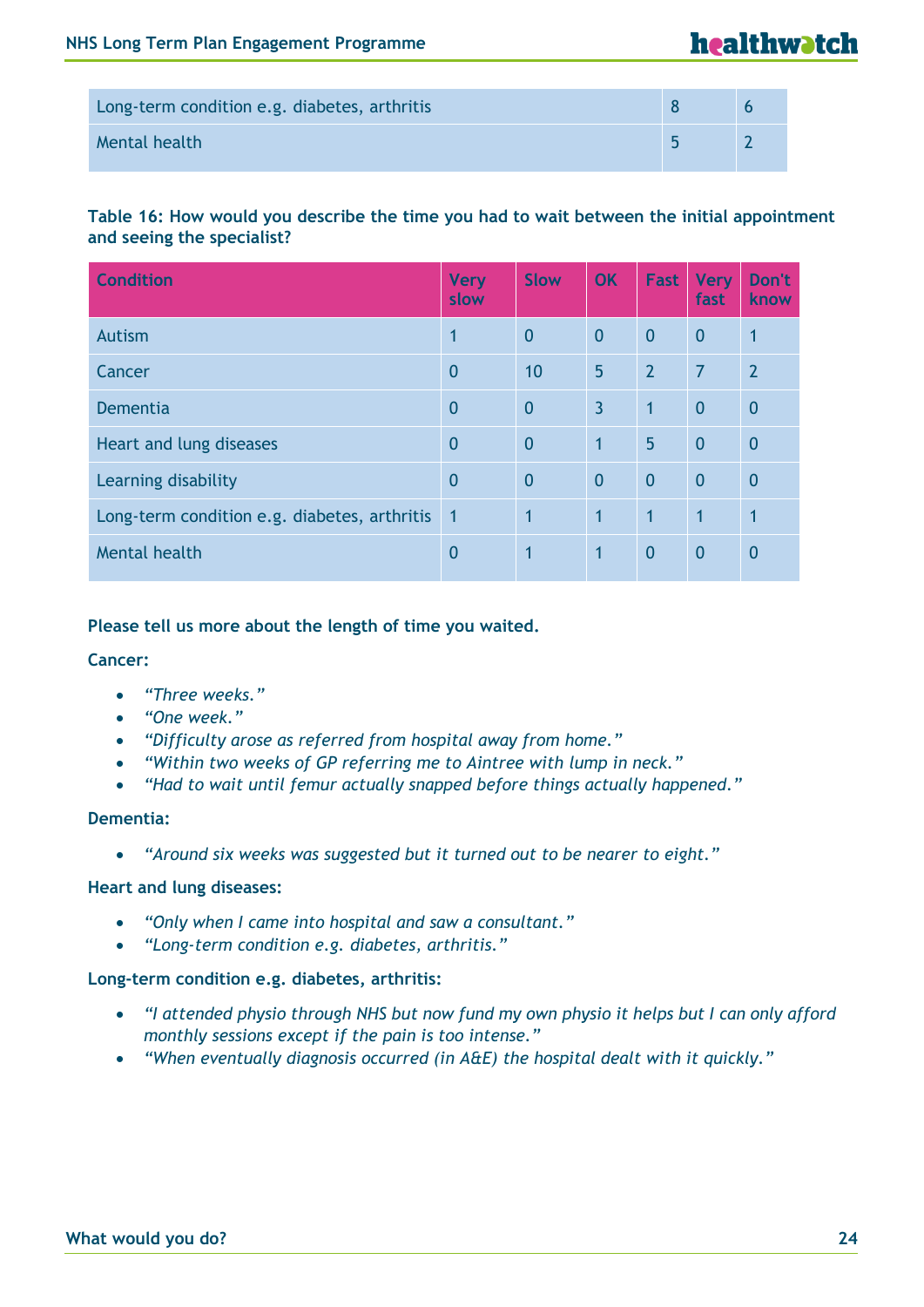# **Table 17: If you needed it, how easy did you find it to access ongoing support after you were diagnosed or assessed?**

| <b>Condition</b>                                | <b>Very</b><br>easy | <b>Easy</b>    | <b>OK</b>      | <b>Difficult</b> | <b>Very</b><br>difficult | Don't<br>know  | <b>Not</b><br>applicable |
|-------------------------------------------------|---------------------|----------------|----------------|------------------|--------------------------|----------------|--------------------------|
| Autism                                          | $\overline{0}$      | $\overline{0}$ | 1              | $\overline{0}$   | $\overline{0}$           |                | $\overline{0}$           |
| Cancer                                          | 9                   | $\overline{3}$ | $\overline{2}$ | $\overline{8}$   | $\overline{0}$           | $\overline{3}$ | 5                        |
| Dementia                                        | $\overline{0}$      | 1              | $\mathbf{1}$   | $\overline{2}$   | $\overline{0}$           | $\Omega$       | $\overline{0}$           |
| Heart and lung diseases                         | $\overline{0}$      | $\overline{0}$ | $\overline{4}$ | 1                | $\overline{0}$           |                | $\overline{0}$           |
| Learning disability                             | $\overline{0}$      | $\overline{0}$ | $\mathbf{0}$   | $\overline{0}$   | $\overline{0}$           | $\Omega$       | $\overline{0}$           |
| Long-term condition e.g.<br>diabetes, arthritis | $\overline{0}$      | 1              | $\mathbf{1}$   | 5                | 1                        | $\overline{2}$ | $\overline{4}$           |
| Mental health                                   | 0                   |                | 3              | 3                | 0                        | 0              | 0                        |

# **Table 18: Did the support option you were offered meet your expectations?**

| <b>Condition</b>                             | <b>Yes</b>     | <b>No</b>      | <b>Somewhat</b> |
|----------------------------------------------|----------------|----------------|-----------------|
| Autism                                       | 1              |                | 0               |
| Cancer                                       | 17             | $\overline{2}$ | 4               |
| <b>Dementia</b>                              |                |                | $\overline{2}$  |
| Heart and lung diseases                      |                | $\overline{4}$ |                 |
| Learning disability                          | $\overline{0}$ | $\overline{0}$ | 0               |
| Long-term condition e.g. diabetes, arthritis | $\mathbf 1$    | $\overline{4}$ | 8               |
| Mental health                                | 4              | 3              |                 |

# **Please explain how the care did or did not meet your expectations and how could it be improved?**

# **Cancer:**

- *"Only found out about local cancer support charities after accessing a psychology referral."*
- *"I did not know what to expect and felt a little lost. I do not feel I got any support."*
- *"Better financial and emotional support."*
- *"It did meet expectations."*

# **Dementia:**

- *"Only one service from Age Concern. I'm not old. Where's the choice?"*
- *"I felt supported and relieved to be listened to."*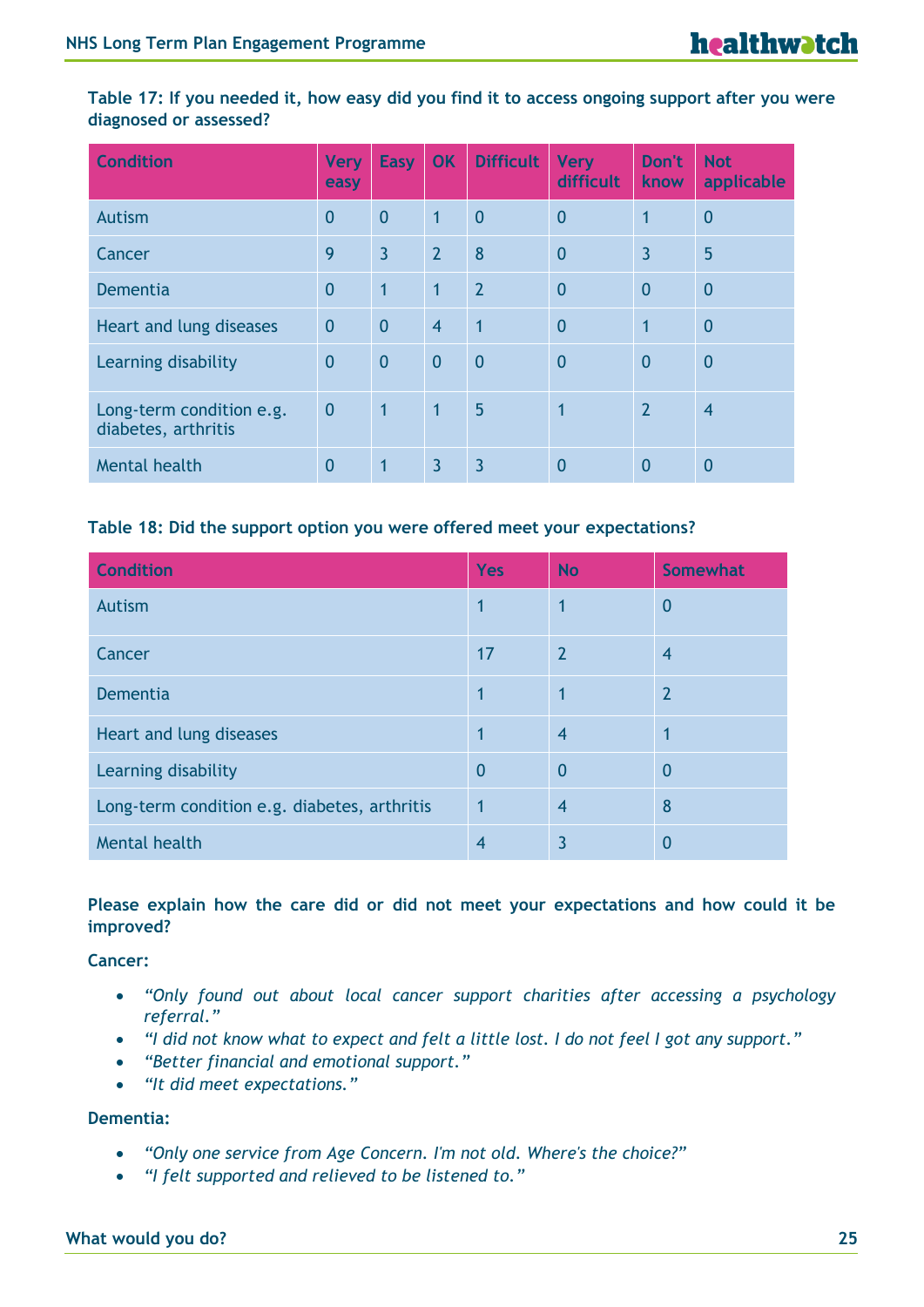# **Heart and lung diseases:**

- *"Podiatry have to wait at least three months for an appointment. Had to get in touch with Consultants PA to notify the doctor about change of medication, otherwise the doctor would not write a prescription. The doctor has still not been notified about tests done six weeks ago."*
- *"Care needs met/treatment good."*
- *"No ongoing support for COPD, I could have exercise classes."*
- *"Only found out about exercise classes from Healthwatch."*
- *"I need things written because I can't explain to my family what has been said."*

# **Long-term condition e.g. diabetes, arthritis:**

- *"I wasn't given any information on other options."*
- *"Better coordination is required for better outcomes for people with multi-system conditions, especially those that are rare and require input from multiple hospitals/specialists across different boroughs."*
- *"I have symptoms that indicate Myeloma. They started in November. A repeat test was refused as the results indicated no further action."*
- *"Felt I was left to manage the condition on my own."*
- *"It did meet expectations."*
- *"Made some conditions manageable, follow up appointments would help more."*
- *"Getting to hospital and the waiting around often felt like too much on the days my pain was worst."*

# **Mental Health:**

- *"Too long to wait and not easy to access."*
- *"I was given medication to help me and also offered further support."*

| <b>Condition</b>                             | <b>Yes</b>     | <b>No</b>      | <b>Somewhat</b> |
|----------------------------------------------|----------------|----------------|-----------------|
| Autism                                       | 1              | 1              | $\bm{0}$        |
| Cancer                                       | 18             | $\overline{2}$ | $\overline{4}$  |
| <b>Dementia</b>                              | $\overline{2}$ | $\overline{0}$ | $\overline{2}$  |
| Heart and lung diseases                      |                | $\overline{4}$ |                 |
| Learning disability                          | $\Omega$       | $\overline{0}$ | $\bm{0}$        |
| Long-term condition e.g. diabetes, arthritis | $\overline{2}$ | 5              | 7               |
| Mental health                                | $\overline{2}$ | 5              | 0               |

### **Table 19: During your whole experience of getting support did you receive timely and consistent communication from all of the services that you came into contact with?**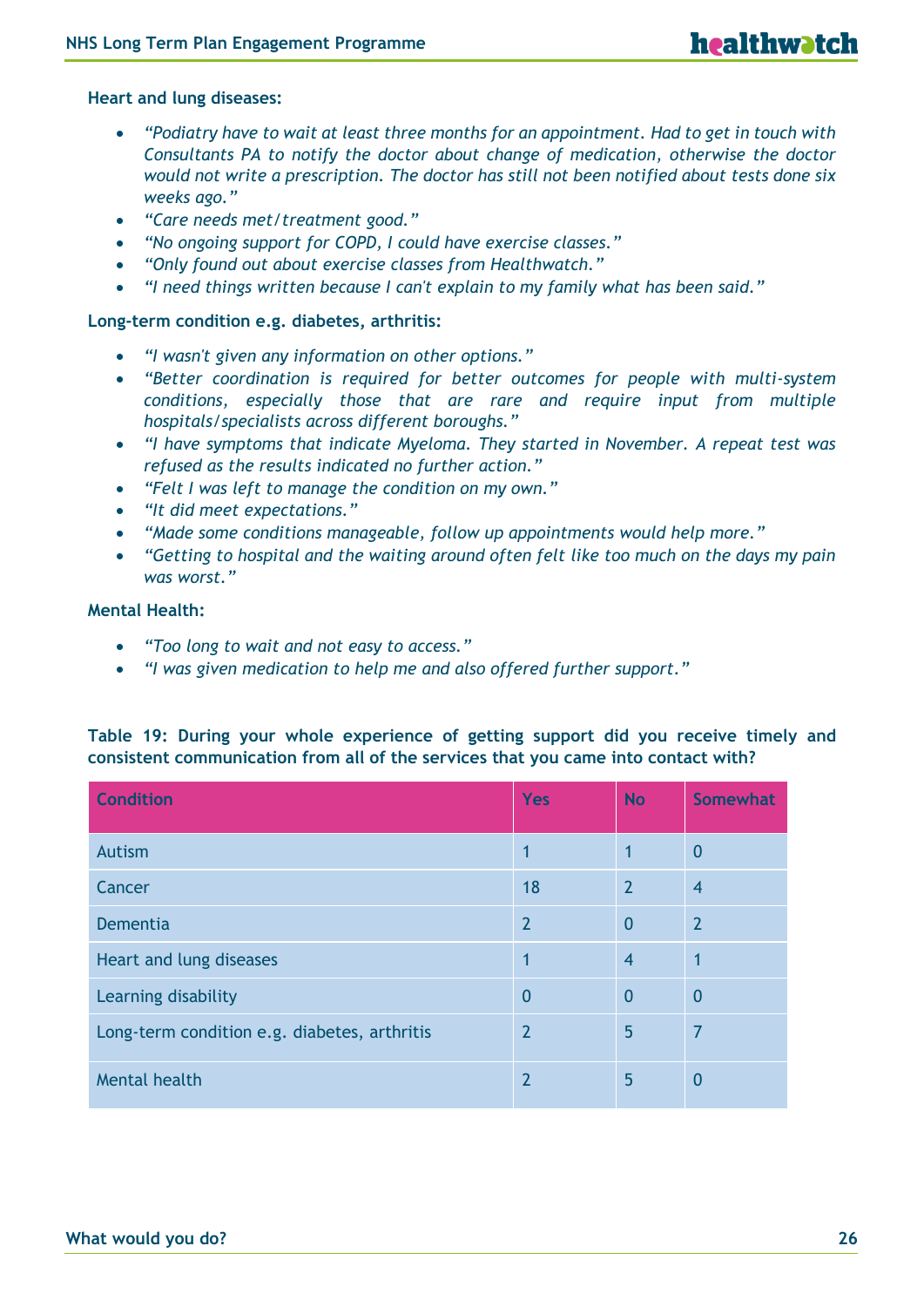**Please explain how the care did or did not meet your expectations and how could it be improved?**

# **Cancer:**

• *"It would have helped if I was given a point of contact, a MacMillan Nurse as I was with my breast cancer diagnosis."*

# **Heart and lung diseases:**

- *"Not much support when I left hospital."*
- *"Very poor communication."*
- *"Have to do everything myself."*

# **Long-term condition e.g. diabetes, arthritis:**

- *"To be told you have a degenerative condition and no information given on it whatsoever left me feeling I was on my own and that there were no other options for support or monitoring."*
- *"Communication to me, the patient, was ok, but it was not ok from medic to medic especially across different specialties/hospitals/boroughs."*
- *"I don't get consistent communication at all; I just make my own appointments."*
- *"Flexible appointment system to help with the pain when it's bad or maybe a "drop-in" set up so I could access on my better days."*
- *"I have had no follow-up and as this is now in the hands of a so-called specialist, the GPs feel that their job is done."*

# **Mental Health:**

• *"Communication could be improved."*

# **Time spent travelling to access support and care**

# **Table 20: What is your main means of transport?**

| <b>Condition</b>                                | <b>Own</b><br>car | <b>Another</b><br>person's<br>car | <b>Bus</b>     | <b>Train</b>   | <b>Bicycle</b> | <b>Taxi</b>    | <b>Other</b>   |
|-------------------------------------------------|-------------------|-----------------------------------|----------------|----------------|----------------|----------------|----------------|
| Autism                                          |                   | 1                                 | $\overline{0}$ | $\mathbf{0}$   | $\overline{0}$ | $\overline{0}$ | $\overline{0}$ |
| Cancer                                          | 18                | 6                                 | $\overline{0}$ | $\mathbf{1}$   | $\overline{0}$ | $\overline{2}$ | $\overline{2}$ |
| <b>Dementia</b>                                 | $\overline{0}$    | $\overline{2}$                    | $\overline{2}$ | $\overline{0}$ | $\overline{0}$ | $\overline{0}$ | $\overline{0}$ |
| Heart and lung diseases                         | $\overline{3}$    | 1                                 | 1              | $\overline{0}$ | $\overline{0}$ | $\overline{0}$ | 1              |
| Learning disability                             | $\overline{0}$    | $\overline{0}$                    | $\overline{0}$ | $\overline{0}$ | $\overline{0}$ | $\overline{0}$ | $\overline{0}$ |
| Long-term condition e.g.<br>diabetes, arthritis | $\overline{3}$    | 3                                 | $\overline{2}$ | $\mathbf{1}$   | $\overline{0}$ | $\overline{2}$ | $\overline{3}$ |
| Mental health                                   | $\overline{2}$    |                                   | $\overline{3}$ | $\Omega$       | 0              | 0              |                |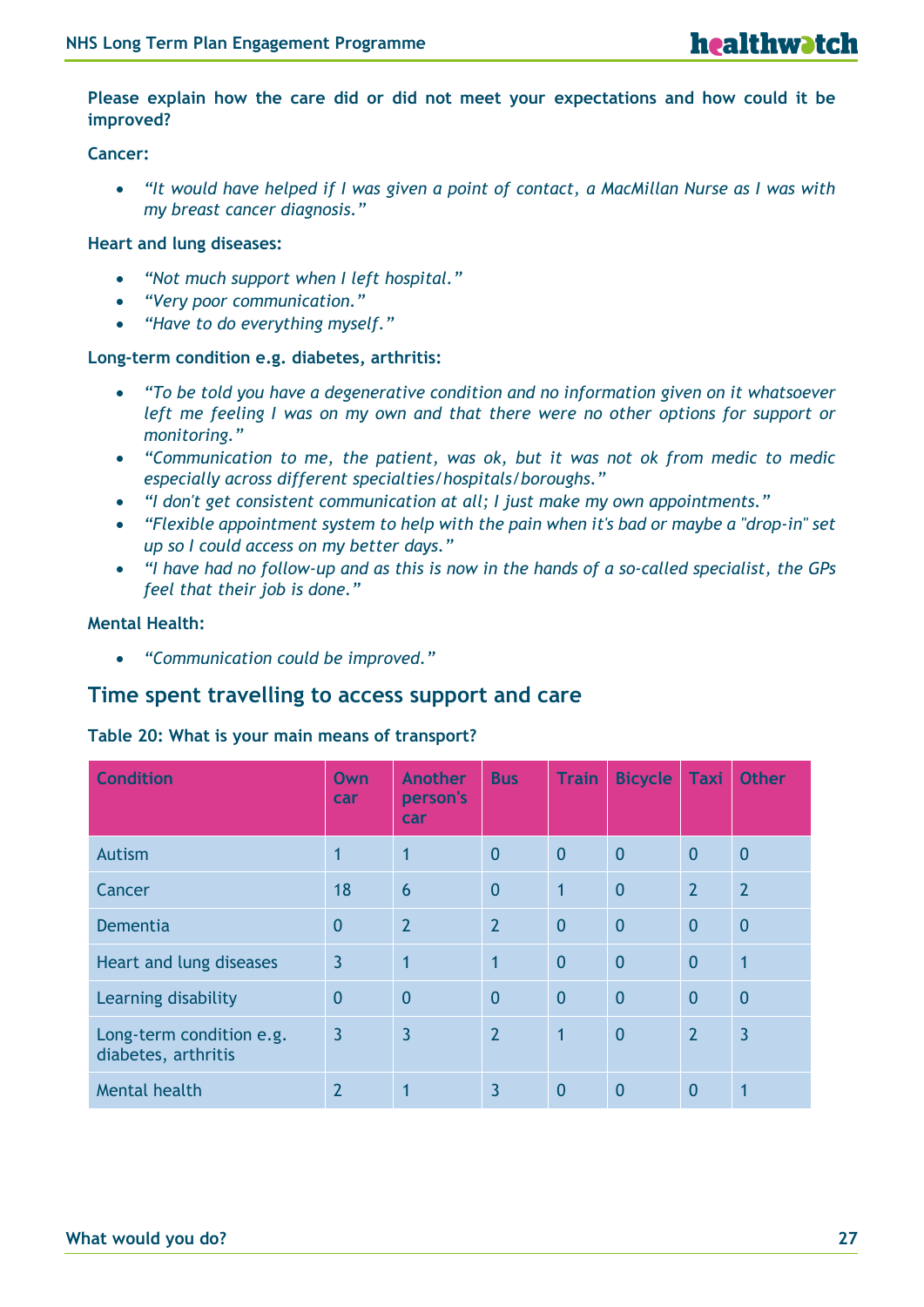| Table 21: How much time would you be willing to travel for to receive a quick and accurate |  |  |  |  |  |  |  |  |  |
|--------------------------------------------------------------------------------------------|--|--|--|--|--|--|--|--|--|
| diagnosis?                                                                                 |  |  |  |  |  |  |  |  |  |

| <b>Condition</b>                                | Less than<br>30<br>minutes | 30<br>minutes to<br>1 hour | $1 - 2$<br>hours | Over <sub>2</sub><br>hours |
|-------------------------------------------------|----------------------------|----------------------------|------------------|----------------------------|
| <b>Autism</b>                                   | 0                          |                            | 1                | 0                          |
| Cancer                                          | 1                          | 17                         | 1                | 8                          |
| Dementia                                        | $\overline{0}$             | $\overline{2}$             | $\overline{2}$   | $\Omega$                   |
| Heart and lung diseases                         | 1                          | $\overline{2}$             | $\overline{2}$   |                            |
| Learning disability                             | 0                          | 0                          | $\Omega$         | $\Omega$                   |
| Long-term condition e.g. diabetes,<br>arthritis | $\overline{4}$             | 9                          | 0                |                            |
| <b>Mental health</b>                            | 0                          | $\overline{\mathcal{A}}$   | $\overline{2}$   | 0                          |

# **Table 22: How much time would you be willing to travel for to receive specialist treatment or support?**

| <b>Condition</b>                                | Less than<br>30<br>minutes | <b>30 minutes</b><br>to 1 hour | 1-2 hours | More than 2<br>hours |
|-------------------------------------------------|----------------------------|--------------------------------|-----------|----------------------|
| Autism                                          | 1                          | 1                              | $\Omega$  | $\bf{0}$             |
| Cancer                                          | 5                          | 11                             | $\Omega$  | 11                   |
| Dementia                                        | $\overline{3}$             | 1                              | $\Omega$  | $\bf{0}$             |
| Heart and lung diseases                         | $\overline{2}$             | $\overline{3}$                 | $\Omega$  |                      |
| Learning disability                             | $\overline{0}$             | $\overline{0}$                 | $\Omega$  | 0                    |
| Long-term condition e.g.<br>diabetes, arthritis | $\overline{4}$             | 9                              | O         | 1                    |
| Mental health                                   |                            | 4                              |           |                      |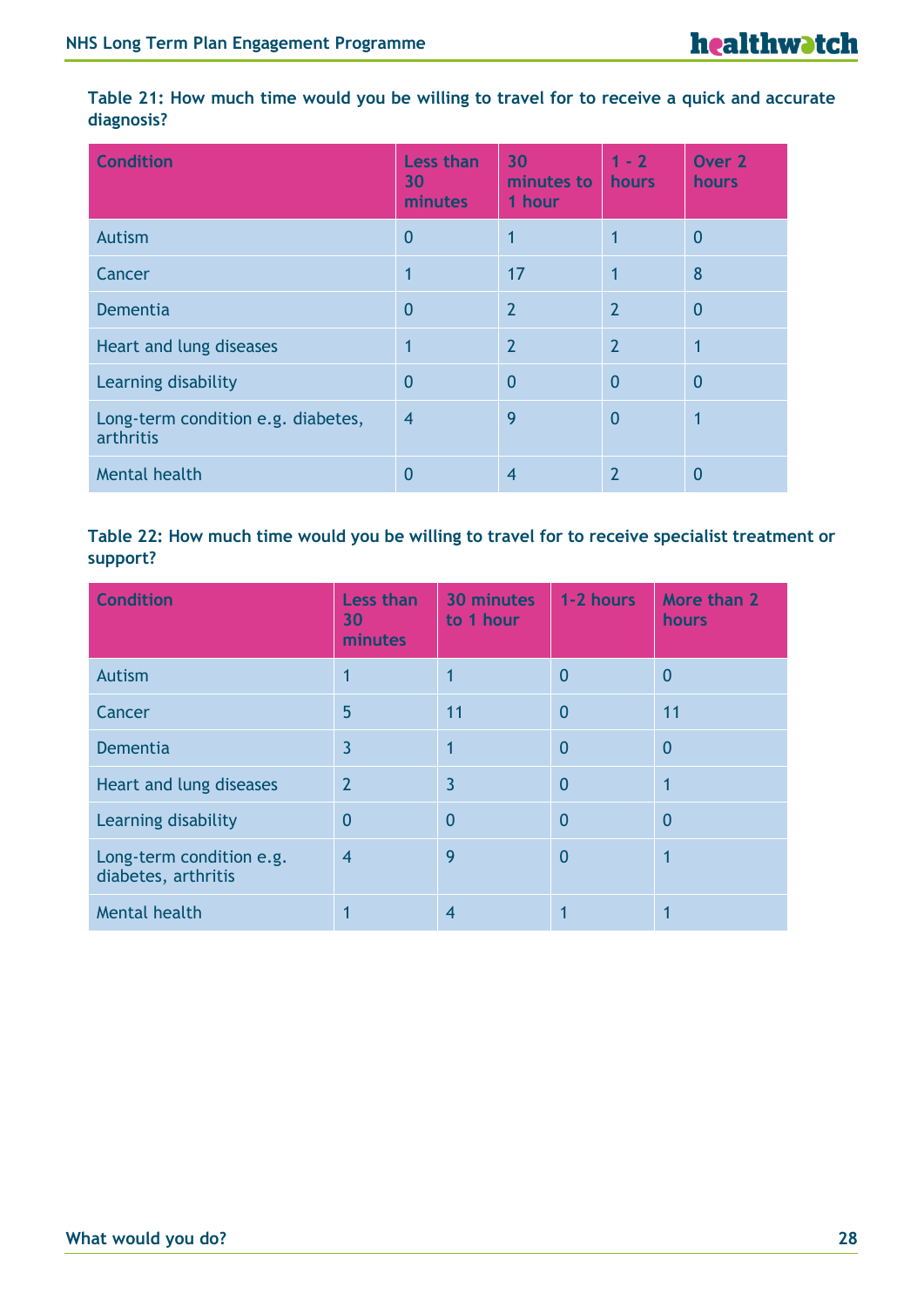# **Your expectations at each stage of your care**

# **Table 23: What is most important to you when first seeking help?**

| <b>Condition</b>                                | Seeing a health<br>professional you<br>normally see but<br>you may have to<br>wait | Seeing any medically<br>appropriate health<br>professional who is<br>free immediately | Don't mind     |
|-------------------------------------------------|------------------------------------------------------------------------------------|---------------------------------------------------------------------------------------|----------------|
| <b>Autism</b>                                   | 0                                                                                  | 1                                                                                     | 0              |
| Cancer                                          | 10                                                                                 | 15                                                                                    | 1              |
| <b>Dementia</b>                                 | 0                                                                                  | $\overline{4}$                                                                        | $\bf{0}$       |
| Heart and lung diseases                         | 1                                                                                  | $\overline{3}$                                                                        | $\overline{2}$ |
| Learning disability                             | $\overline{0}$                                                                     | $\overline{0}$                                                                        | $\overline{0}$ |
| Long-term condition e.g.<br>diabetes, arthritis | $\overline{\mathbf{1}}$                                                            | 8                                                                                     | $\overline{3}$ |
| Mental health                                   | 3                                                                                  | 3                                                                                     | 0              |

# **Table 24: What is most important to you when you first received a diagnosis and explanation of treatment or support options?**

| <b>Condition</b>                                | Seeing a health<br>professional you<br>normally see but<br>you may have to<br>wait | Seeing any medically<br>appropriate health<br>professional who is<br>free immediately | Don't mind     |
|-------------------------------------------------|------------------------------------------------------------------------------------|---------------------------------------------------------------------------------------|----------------|
| <b>Autism</b>                                   | 1                                                                                  | $\bf{0}$                                                                              | $\bf{0}$       |
| Cancer                                          | 9                                                                                  | 15                                                                                    |                |
| Dementia                                        | 0                                                                                  | $\overline{4}$                                                                        | $\bm{0}$       |
| Heart and lung diseases                         | $\overline{0}$                                                                     | $\overline{3}$                                                                        | $\overline{3}$ |
| Learning disability                             | $\overline{0}$                                                                     | $\overline{0}$                                                                        | $\overline{0}$ |
| Long-term condition e.g.<br>diabetes, arthritis | 5                                                                                  | 5                                                                                     | $\overline{3}$ |
| <b>Mental health</b>                            | 2                                                                                  |                                                                                       | 3              |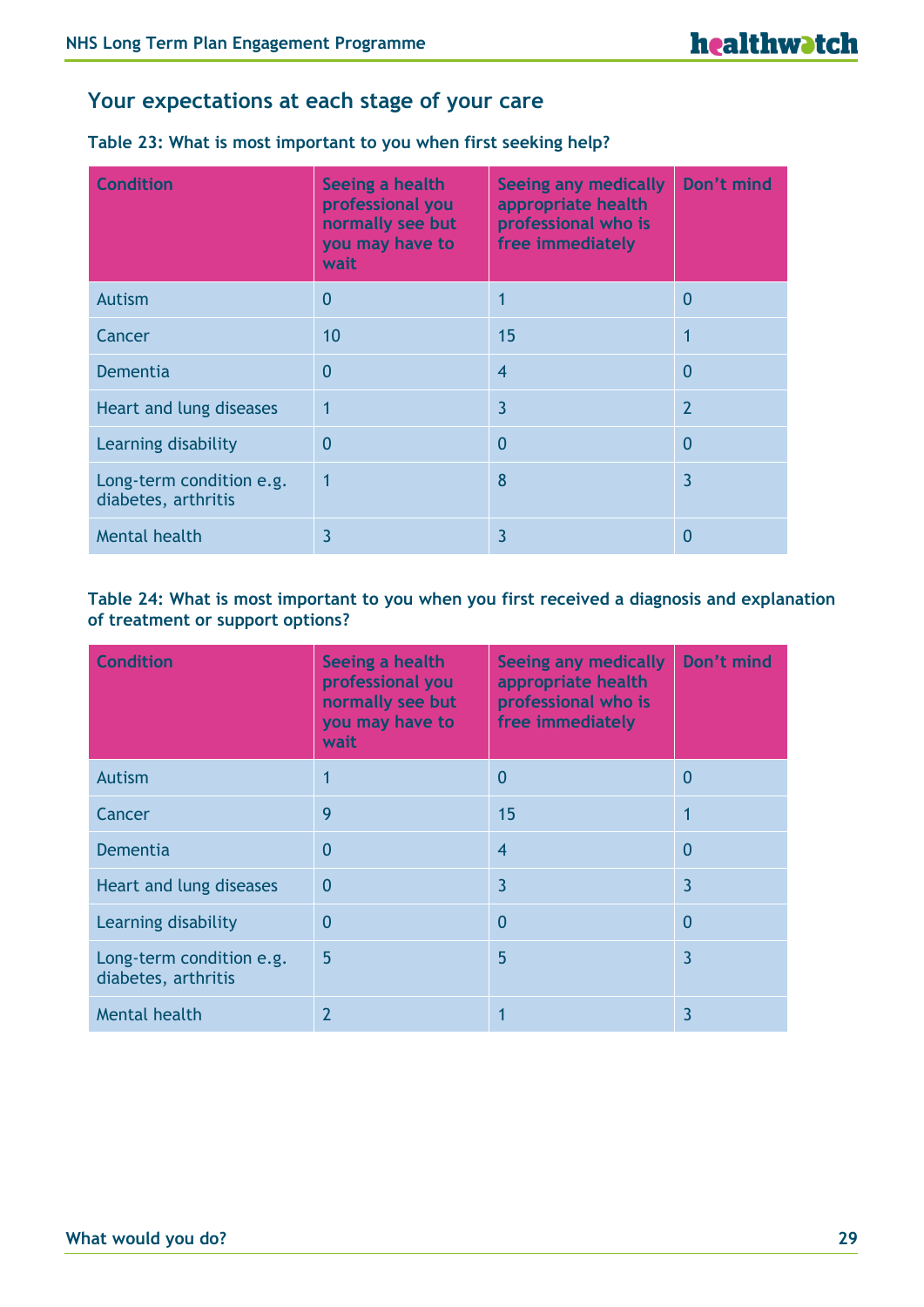| <b>Condition</b>                                | Seeing a health<br>professional you<br>normally see but<br>you may have to<br>wait | Seeing any medically<br>appropriate health<br>professional who is<br>free immediately | Don't mind     |
|-------------------------------------------------|------------------------------------------------------------------------------------|---------------------------------------------------------------------------------------|----------------|
| <b>Autism</b>                                   | 1                                                                                  | 0                                                                                     | $\Omega$       |
| Cancer                                          | 13                                                                                 | 10                                                                                    |                |
| Dementia                                        | 0                                                                                  | $\overline{4}$                                                                        | $\overline{0}$ |
| Heart and lung diseases                         | $\overline{0}$                                                                     | $\overline{4}$                                                                        | $\overline{2}$ |
| Learning disability                             | 0                                                                                  | 0                                                                                     | $\overline{0}$ |
| Long-term condition e.g.<br>diabetes, arthritis | 5                                                                                  | $\overline{4}$                                                                        | $\overline{3}$ |
| Mental health                                   | 2                                                                                  | 2                                                                                     | $\overline{2}$ |

# **Table 25: What is most important to you during your initial treatment or support?**

# **Table 26: What is most important to you during your long term support?**

| <b>Condition</b>                                | Seeing a health<br>professional you<br>normally see but<br>you may have to<br>wait | <b>Seeing any medically</b><br>appropriate health<br>professional who is<br>free immediately | Don't mind     |
|-------------------------------------------------|------------------------------------------------------------------------------------|----------------------------------------------------------------------------------------------|----------------|
| Autism                                          | 1                                                                                  | $\bm{0}$                                                                                     | 0              |
| Cancer                                          | 14                                                                                 | 10                                                                                           | 1              |
| Dementia                                        | $\overline{4}$                                                                     | $\overline{0}$                                                                               | $\overline{0}$ |
| Heart and lung diseases                         | $\overline{3}$                                                                     | 1                                                                                            | $\overline{2}$ |
| Learning disability                             | $\overline{0}$                                                                     | $\overline{0}$                                                                               | $\overline{0}$ |
| Long-term condition e.g.<br>diabetes, arthritis | $\overline{7}$                                                                     | $\overline{3}$                                                                               | $\overline{2}$ |
| <b>Mental health</b>                            | 3                                                                                  | 2                                                                                            | 1              |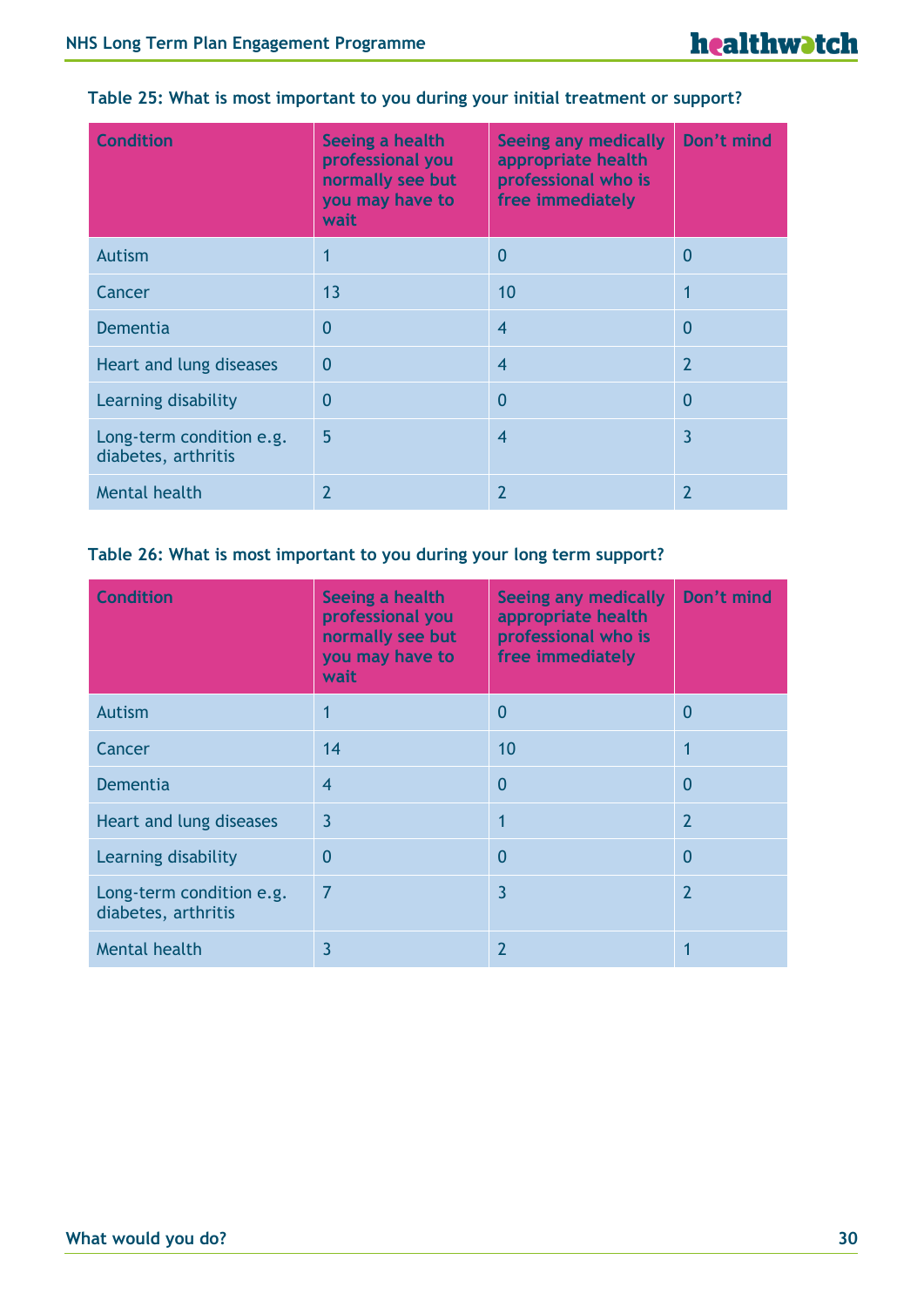# **Supporting you to have more control over your own care**

| <b>Condition</b>                                | A lot of<br>support | <b>Some</b><br>support | I don't need<br>support | Don't<br>know  |
|-------------------------------------------------|---------------------|------------------------|-------------------------|----------------|
| Autism                                          | $\bf{0}$            | $\overline{2}$         | $\overline{0}$          | 0              |
| Cancer                                          | $\overline{4}$      | 14                     | 7                       | $\overline{2}$ |
| <b>Dementia</b>                                 | 1                   | $\overline{3}$         | $\overline{0}$          | $\overline{0}$ |
| Heart and lung diseases                         | $\overline{0}$      | $6\phantom{1}6$        | $\overline{0}$          | $\overline{0}$ |
| Learning disability                             | $\overline{0}$      | $\overline{0}$         | $\overline{0}$          | $\overline{0}$ |
| Long-term condition e.g. diabetes,<br>arthritis | $\overline{3}$      | 9                      | 0                       | 2              |
| Mental health                                   |                     | 6                      | 0                       | 0              |

# **Table 27: What level of support of you want the NHS to provide to help you stay healthy?**

# **What could the NHS do to help you stay healthy or manage any condition you have?**

# **Cancer:**

- *"Look at a person more 'holistically', taking into account other health problems. Earlier detection of other health conditions e.g., screening for skin cancers etc."*
- *"Make doctors surgeries work full time and not do only 3 days a week with one admin Doctor's receptionist telling you there are no appointments for 3 weeks."*
- *"Increase funding & staffing levels to all areas of NHS."*
- *"I would like easy access to the services I need."*
- *"Provide specific information regarding illness and treatments available, including side effects."*
- *"Explain my options."*
- *"Increase frequency of physio treatment to the individual."*
- *"Continue to provide relevant treatment and access to services."*
- *"I would love to see more information on living with cancer, including lifestyle - i.e. how I can help myself... diet, exercise etc."*
- *It's important to feel in control and that I am doing all that I can, not just medical/drugs."*
- *"Current treatment good. Went to clinic at Chester every 6 months but I felt they were not interested - 3.5 years for diagnosis is not good enough."*

# **Dementia:**

- *"Offer more support for family/respite."*
- *"Quicker doctor's appointments."*

# **Heart and Lung Diseases:**

- *"Be able to see the doctor when needed."*
- *"Give consistent information."*
- *"More information/advice on how to stay healthy."*
- *"More proactively give people incentives i.e. gym membership/free classes."*
- *"Someone to ring when I am struggling."*

# **What would you do? 31**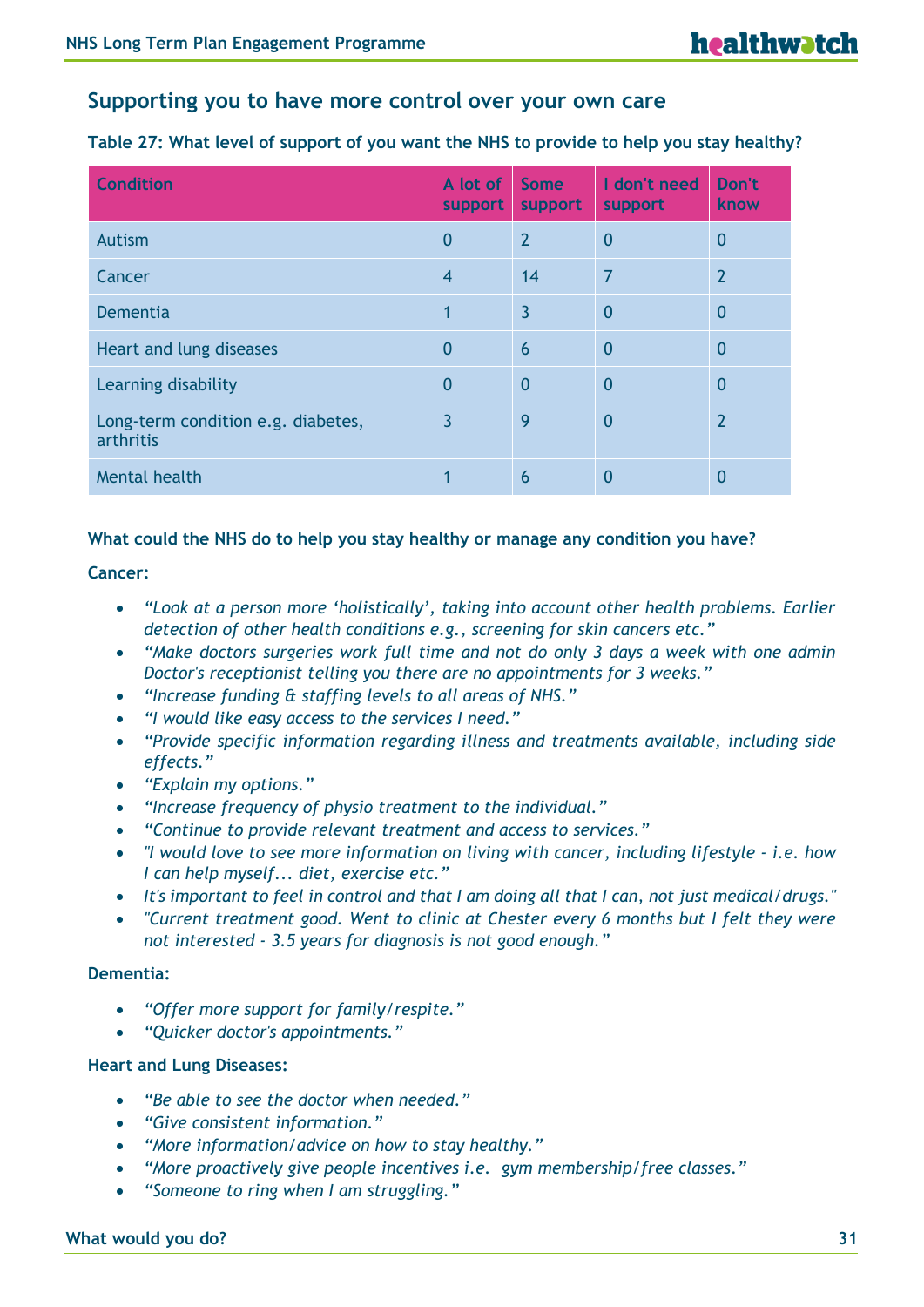# **Long-term condition e.g. diabetes, arthritis:**

- *"More information on self-care as well, such as referral options available if needed."*
- *"The GP is usually the first line, there need to be more GPs and their level of training needs to be up to date and consistent. All too often when you see a different GP within the same surgery. The outcome of the consultation is radically different, often leaning towards a bias of what that particular GP understands best."*
- *"Reviews more often than 12 months."*
- *"I'd like to be checked regularly about blood tests, to see how my B12 is doing and get reminders when they are due next."*
- *"Follow up appointments."*
- *"Home visits."*
- *"Free prescriptions."*
- *"Easier access to follow up physio."*

# **Mental Health:**

- *"Make it easy and quick to access support services."*
- *"Have more routine check-ups."*

# **Further comments**

# **Cancer:**

- *"Overall the NHS is the best in the world. It just needs more investment. Care that I received outside the special cancer areas was sadly lacking."*
- *"I am completing this questionnaire as a cancer patient. However, I am also a nurse and before I became ill, I was directly experiencing lack of equipment, short staffing (very often dangerous) and the feeling of not being able to care for my patients as well as I would have wished."*
- *"The service I have received at Clatterbridge has been excellent. I often wait a long time but I feel it's worth it."*
- *"It is now seven years since my initial diagnosis and operation. The tumour reoccurred, 18 months ago for which I am currently having treatment at Clatterbridge. Care after diagnosis much better than before."*

# **Heart and Lung Diseases:**

• *"The National Health Service is getting worse."*

# **Long-term condition e.g. diabetes, arthritis:**

- *"I have had wonderful help from doctors and Walton centre over the years and do my best to remain as healthy as possible. It is more than upsetting to have more hurdles put in place. Hearing loss is not adequately catered for in health services, despite constant reminders."*
- *"My most pressing request would be for continuity with assured access to a doctor I know when I need it. Mostly I look after myself, I haven't had an antibiotic for 44 years which was after the last back surgery."*
- *"My parents in law, both in good health, had a three-monthly review appointment with the same GP even though they were generally fit and well. It usually took five minutes or so, issued repeat prescriptions for the three months and reassured us all."*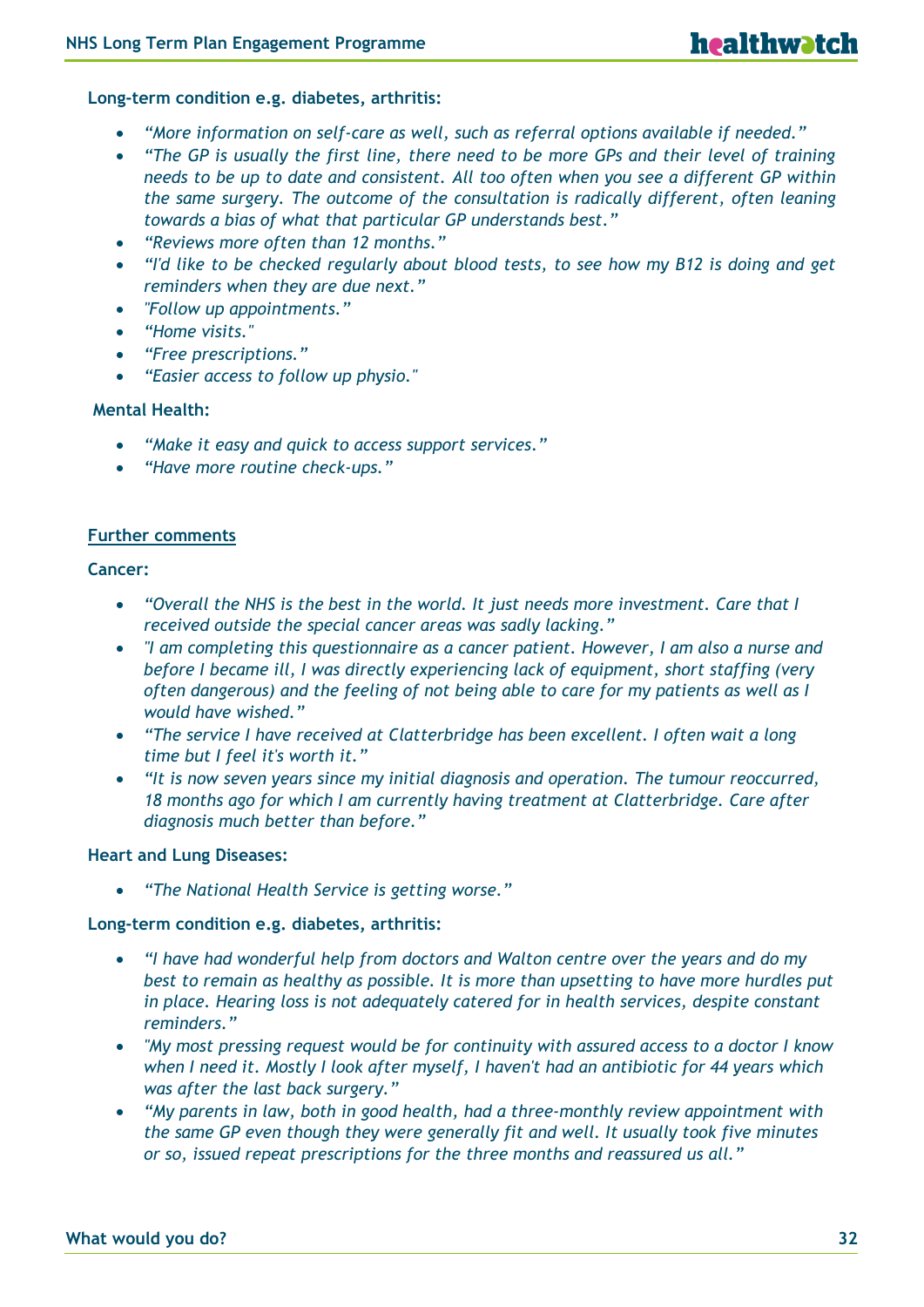• *"My GP practice is very good and it is not their fault when forms go missing, appointments are delayed, etc. A proper health care plan would help both the GPs and me to work together to keep me out of their surgery."*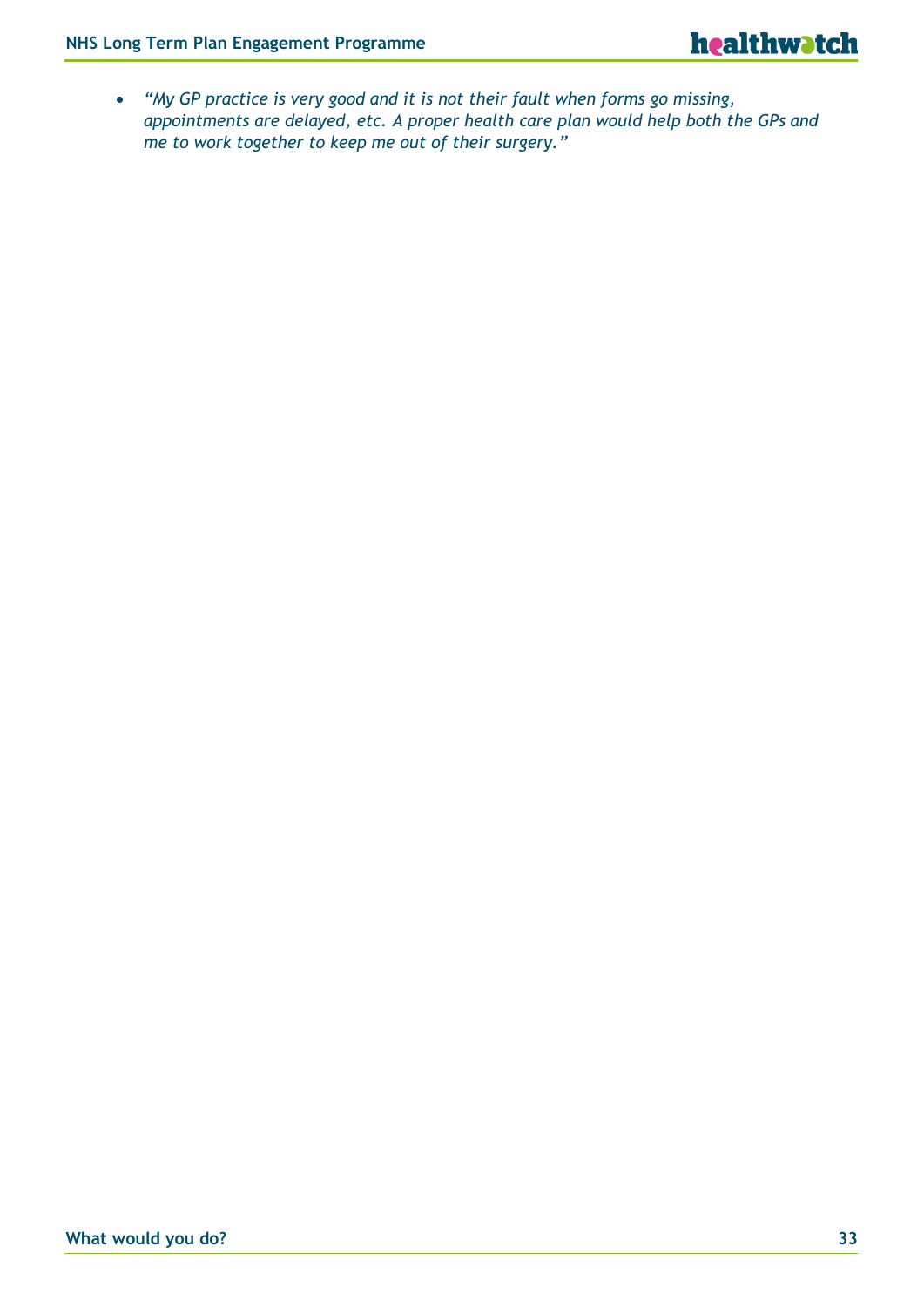# **In focus: what is important to carers about health and care services?**

This focus group took place on the 30<sup>th</sup> of April at Lonsdale Trust Wallasey, and was attended by 7 people.

Carers outlined much around the increased levels of depression and anxiety and that they can often be overlooked themselves by professionals when caring for people, feelings of isolation were also mentioned due to the restrictions of not being able to socialise. The following main issues that arose from the focus group were:

- Carers having to give up work to care for their loved ones leads to debt problems.
- Many carers experience mental health problems such as depression and anxiety.
- Carers feel isolated due to not being able to socialise.
- GPs not acknowledging carers health needs.
- Not enough support for Parent Carers.
- No real chance of a break unless they pay for this.
- No Carers Assessment offered by anyone.
- The Mental Health of carers is often overlooked by professionals when treating the cared for.
- Not enough support in the community.
- Carers providing front end care and don't feel supported.

More detailed responses were outlined into themes based on the responses the facilitators highlighted from the participants:

### **Finance and Carers Allowance:**

• Carers will have debt problems as the only benefit available to them is Carers Allowance – which not all carers will be eligible for and this is not enough to live on. So many carers have to work or leave work or experience interruptions with work - No real advice on what to do. Parent Carers often experience having to be called out of work if their child is ill, so end up more stressed as this impacts on their job.

# **Mental Health:**

- Many carers become depressed or suffer anxiety or panic attacks due to the responsibility of caring for someone with no real experience such as medication administration or general care giving, carers suffer physical health problems due to lifting in heavy end care with no training or specialised equipment.
- Many carers cannot socialise due to caring responsibilities and need to rely on family or friends to help care, therefore socialising becomes more difficult and they feel more isolated, impacting on their Mental Health.
- Carers of people with Mental Health issues are often overlooked by professionals and the care plans not shared with them even though they provide most of the care.

# **Accessing services and assessment:**

- Many carers are not recognised by GPs or offered a carers assessment, also, there is no offer of respite unless they pay privately.
- Only private services are available to many, unless they go down the financial assessment route from Social Services, who seem reluctant to offer support from the experiences talked about here.
- Of the Carers attending, no carers had been offered a carers assessment by anyone and didn't know about it at all.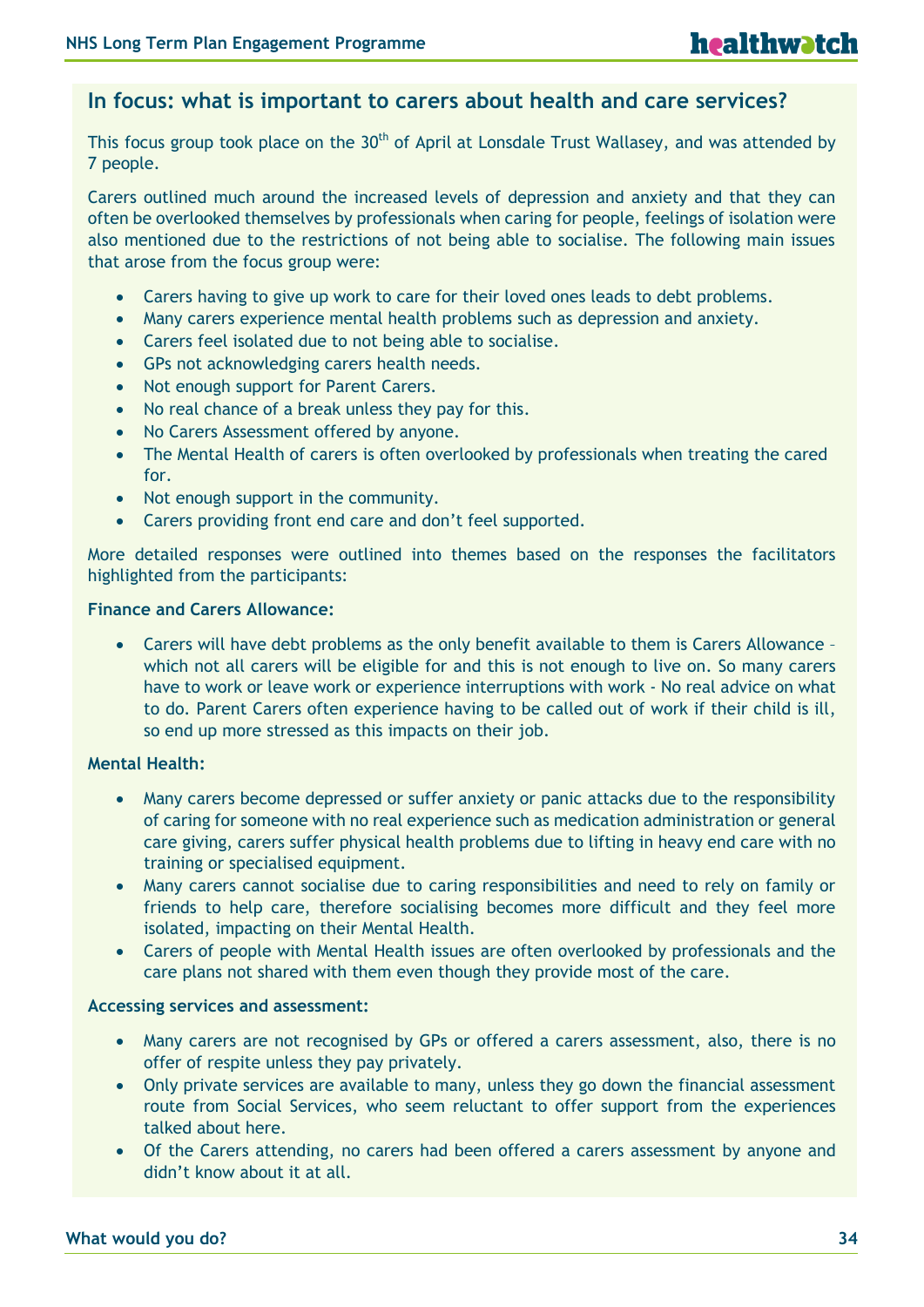• Many carers providing 24/7 care with no real support from anyone, not treated the same as professionals with training or equipment.

A second focus group was undertaken focusing on the Deaf community and what they thought about their experiences with health and care services.

# **In focus: what is important to the deaf community about health and care services?**

This focus group took place on 25<sup>th</sup> April 2019 at Birkenhead Park Visitor Centre, and was attended by 17 people. Below is a summary of the themes and issues they raised:

# **Community support:**

People commented on the deaf community and how much representation there is available.

- There is not enough consultation with the deaf Community when planning or designing services and the impact on them.
- No deaf expert representing the deaf community.
- Deaf people not accessing holistic support such as alcohol/ substance misuse due to no interpreters.

# **Care service and support:**

- Poor quality translating services at hospitals and Primary Care.
- Organisation currently used in Wirral provide a poor service with no continuity or thought of the individual's needs, e.g. male interpreter provided for female patient during a mammogram, interpreter arrives late or doesn't show up at all.
- No deaf counsellors available for talking therapies.

# **Information and awareness:**

- Lack of awareness from ambulance teams in communication with deaf people.
- Lack of awareness with health professionals in general in communication with deaf people.
- More technology needs to be used in urgent care for communication with deaf people.
- Patient experience questionnaire not available in the right format, so deaf people excluded.
- Deaf people need information and advice in the right format to prevent health issues escalating. Understanding the impacts of Diabetes for example should be available to the more vulnerable of our community, such as the deaf. There are inequalities re: the information to the hearing community compared to the deaf.

# **Consultations and notice:**

- After consultations there needs to be actions made with real outcomes and meaningful consultation.
- Deaf people given referrals to support in the community with no interpreters available.

# **Interpreters and support:**

- No choice when booking an interpreter- poor quality service no list/directory available.
- Small charity underfunded not enough staff to represent the deaf community to explain the issues affecting them.
- No choice of interpreters- no list or directory, so no choice for the patient.

# **What would you do? 35**